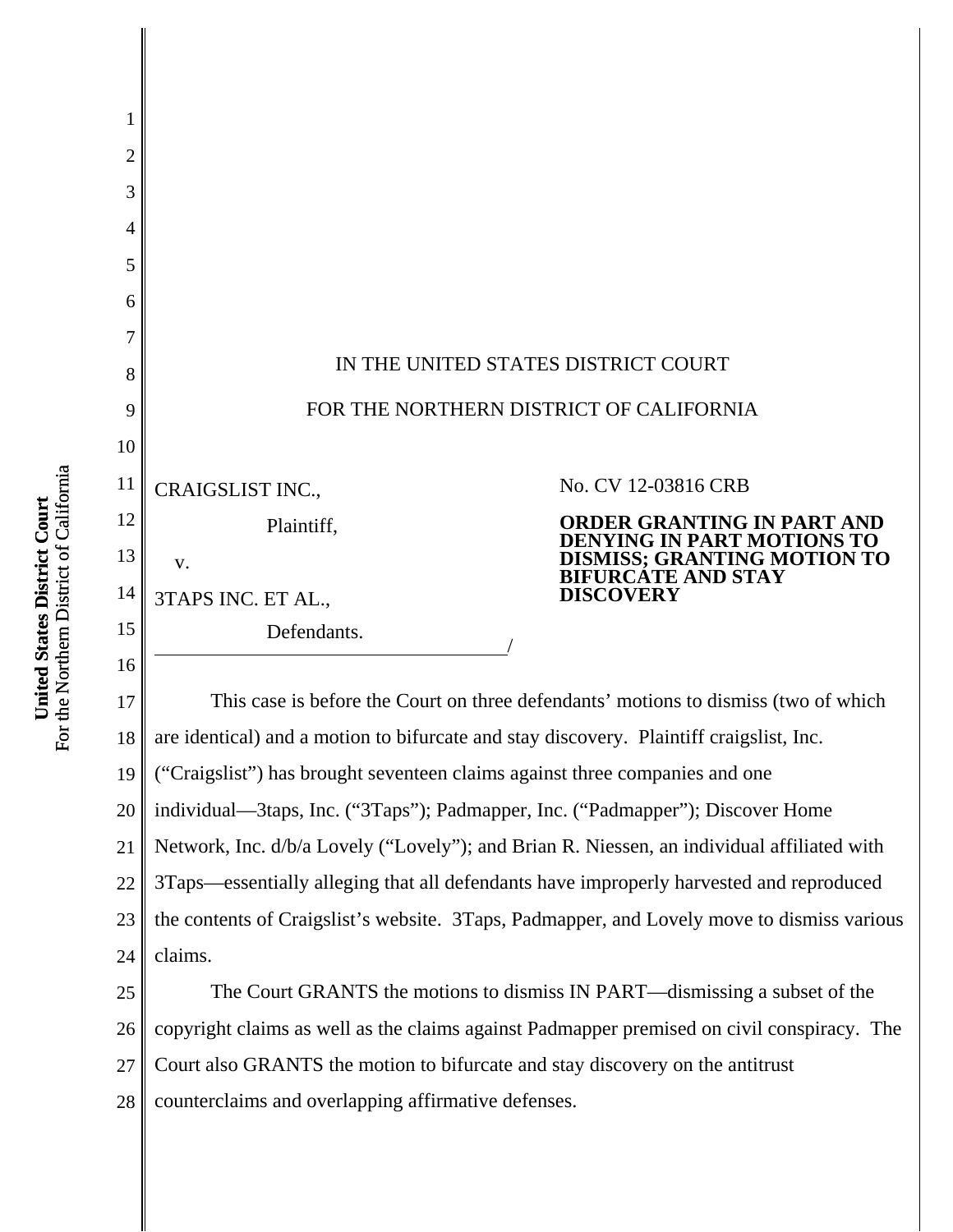## **I. BACKGROUND**

1

2

3

5

7

4 6 8 Craigslist operates a well known and widely used website that allows users to submit and browse classified advertisements. FAC (dkt. 35) ¶¶ 1, 25, 28-34. According to the First Amended Complaint ("FAC"), "[m]ore than 60 million Americans visit craigslist each month, and they collectively post several hundred million classified ads each year." Id. ¶ 25. Craigslist's service is organized by geographic area, and within each given area by types of products and services.  $\underline{Id}$ .  $\P$  29. Craigslist provides ancillary features, such as anonymous email forwarding, to support its classified ad service. E.g., id. 134.

9 10 11 12 13 14 Use of the Craigslist website is governed by its Terms of Use ("TOU"). Id.  $\P$  14, 126; see generally Kao Decl. Ex. B ("TOU") (dkt. 60-3).<sup>1</sup> Users must affirmatively accept the TOU before posting an ad, and Craigslist alleges that "Defendants affirmatively accepted and agreed to be bound by the TOU." Id.  $\P$  36-37, 128-29. The TOU include a number of restrictions on the use of Craigslist's website and content included therein. See generally TOU.

15 16 17 18 19 The TOU also grant Craigslist a broad license to use and republish content submitted by its users. TOU at 3. For a period in the summer of 2012, Craigslist presented users with a statement during the ad submission process "confirming" that Craigslist acquires an exclusive license to all ads submitted by users. FAC ¶ 38. Aside from that statement, the TOU do not specify whether Craigslist's license is exclusive. See TOU at 3.

20 21 Craigslist has submitted a number of copyright registration applications. FAC ¶¶ 51- 53. The parties dispute the scope of those registrations.

22 23 24 Defendants 3Taps, Padmapper, and Lovely aggregate and republish ads from Craigslist. Id. ¶¶ 63, 65, 99, 104, 112. Craigslist alleges that 3Taps copies (or "scrapes") all content posted to Craigslist in real time, directly from the Craigslist website. Id. ¶¶ 3, 78-80.

25

26

<sup>27</sup> 28 <sup>1</sup> Because the FAC references and relies on the TOU, the Court may properly consider the TOU in the context of Defendants' motions to dismiss. E.g., FAC ¶ 214; see Marder v. Lopez, 450 F.3d 445, 448 (9th Cir. 2006) ("A court may consider evidence on which the complaint 'necessarily relies' if: (1) the complaint refers to the document; (2) the document is central to the plaintiff's claim; and (3) no party questions the authenticity of the copy attached to the 12(b)(6) motion.").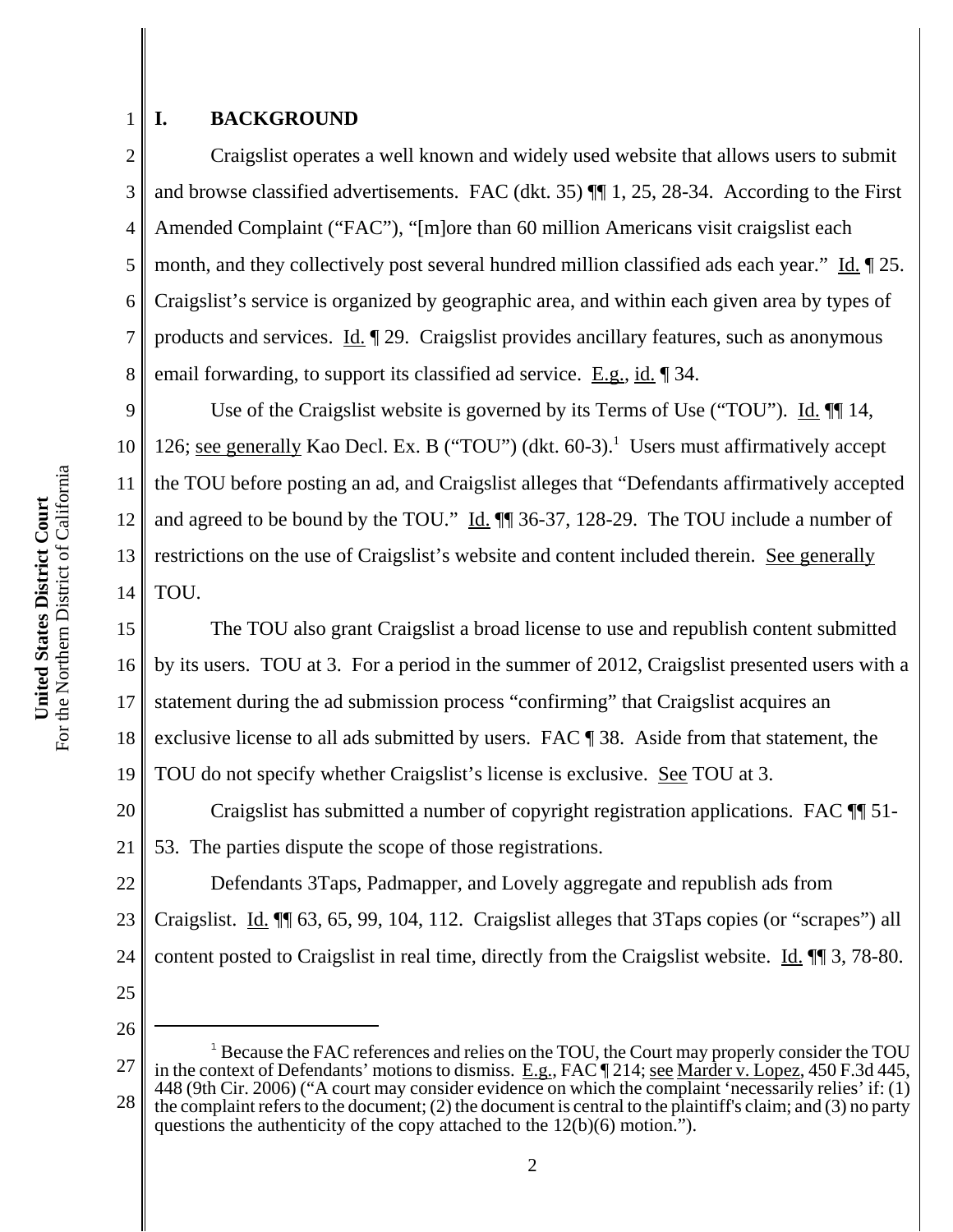1 2 3 4 3Taps markets a "Craigslist API"<sup>2</sup> to allow third parties to access large amounts of content from Craigslist, id. ¶¶ 3, 5, 64, and also operates the website craiggers.com, which "essentially replicated the entire craigslist website," id.  $\parallel$  65, including "all of craigslist's posts,"  $\underline{\text{id}}$ .  $\P$  68.

5 6 7 8 9 10 Padmapper provides real estate listings, largely consisting of real estate ads originally posted to Craigslist. Id. ¶ 99. Craigslist alleges that Padmapper initially copied content directly from Craigslist. Id. 101. After receiving a cease and desist letter, Padmapper did not use Craigslist content for several weeks, but then announced that it was "Bringing Craigslist Back," and began obtaining Craigslist content from other parties, including 3Taps. Id. ¶¶ 101-04.

11 12 Lovely also provides real estate listings through a website and mobile application, including Craigslist content that it receives from 3Taps. Id. 112.

13 14 15 16 17 18 19 Craigslist has sent letters to 3Taps, Padmapper, and Lovely demanding that they "cease and desist all . . . craigslist-related activities" and informing them that they were "no longer authorized to access . . . craigslist's website or services for any reason." FAC  $\P$  132-34; Kao Decl. Ex. A (dkt 60-2) at 3 (cease and desist letter to 3Taps, referenced in the FAC). Craigslist filed this action against 3Taps and Padmapper on July 20, 2012, see generally Compl. (dkt. 1), and later filed the FAC, which added Lovely and Niessen as defendants, and brought additional claims. See generally FAC.

20 21 22 23 24 25 26 The FAC alleges claims for (1) trespass; (2) breach of contract; (3) misappropriation; (4) copyright infringement; (5) contributory copyright infringement; (6) federal trademark infringement; (7) federal false designation of origin; (8) federal dilution of a famous mark; (9) federal cyberpiracy prevention; (10) California trademark infringement; (11) common law trademark infringement; (12) California unfair competition; (13) violations of the Computer Fraud and Abuse Act (CFAA); (14) violations of the California Comprehensive

<sup>28</sup> <sup>2</sup> An Application Programming Interface (API) is a set of programming instructions and standards to allow third parties to develop software that draws information from, or otherwise interacts with, a website, program, or database.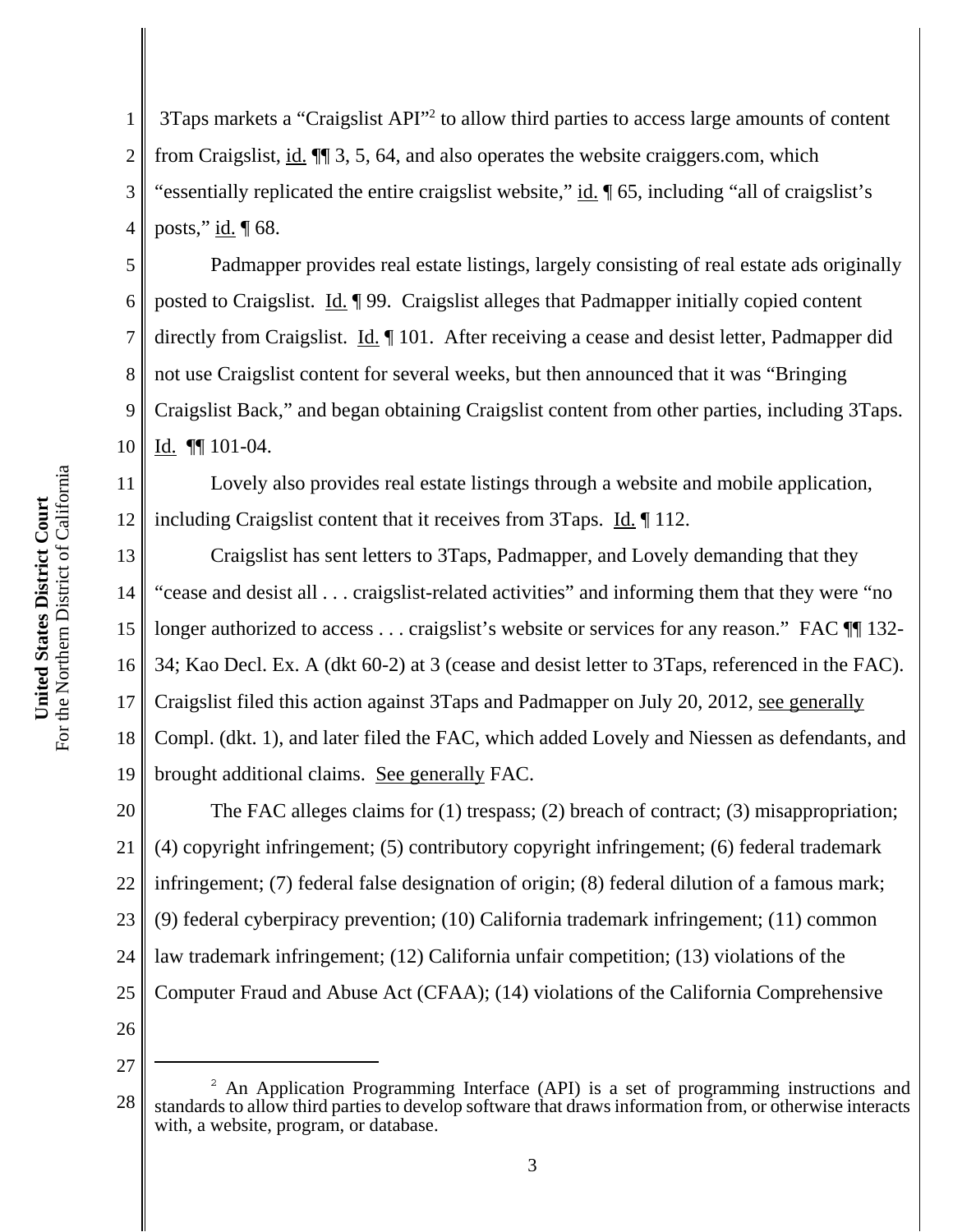13

1 2 Computer Data Access and Fraud Act; (15) aiding and abetting trespass; (16) aiding and abetting misappropriation; and  $(17)$  an accounting. See generally id.<sup>3</sup>

3 4 5 6 7 8 9 3Taps and Lovely have filed identical motions to dismiss the fourth and fifth claims, regarding copyright infringement, and the thirteenth and fourteenth claims, regarding the CFAA and its state-law counterpart. 3Taps Mot. (dkt. 48); Lovely Mot. (dkt. 50). Padmapper joins the other defendants' motions regarding the copyright claims, and separately moves to dismiss the trespass, trademark, and breach of contract claims, as well as civil conspiracy theories of liability that Craigslist incorporates into several claims. Padmapper Joinder (dkt. 52); Padmapper Mot. (dkt. 46).

10 11 12 Padmapper and 3Taps have also filed antitrust counterclaims. Padmapper Am. Counterclaim (dkt. 44); 3Taps Am. Counterclaim (dkt. 47). Craigslist moves to bifurcate the counterclaims and to stay discovery on them. Mot. to Bifurcate (dkt. 61).

# **II. LEGAL STANDARD**

14 15 16 17 18 19 20 21 22 23 24 25 A motion to dismiss under Rule 12(b)(6) tests the legal sufficiency of the claims alleged in a complaint. Ileto v. Glock, Inc., 349 F.3d 1191, 1199-1200 (9th Cir. 2003). "Detailed factual allegations" are not required, but the Rule does call for sufficient factual matter, accepted as true, to "state a claim to relief that is plausible on its face." Ashcroft v. Iqbal, 556 U.S. 662, 678 (2009) (quoting Bell Atl. Corp. v. Twombly, 550 U.S. 544, 555, 570 (2007)). "A claim has facial plausibility when the plaintiff pleads factual content that allows the court to draw the reasonable inference that the defendant is liable for the misconduct alleged." Id. In determining facial plausibility, whether a complaint states a plausible claim is a "context-specific task that requires the reviewing court to draw on its judicial experience and common sense." Id. at 679. Allegations of material fact are taken as true and construed in the light most favorable to the non-moving party. Cahill v. Liberty Mut. Ins. Co., 80 F.3d 336, 337-38 (9th Cir. 1996).

- 26
- 27

<sup>28</sup> <sup>3</sup> The caption of the FAC lists the claims in a different order than the body of the FAC. See generally FAC. This Order and the parties' papers use the order within the FAC, not the order used in the caption.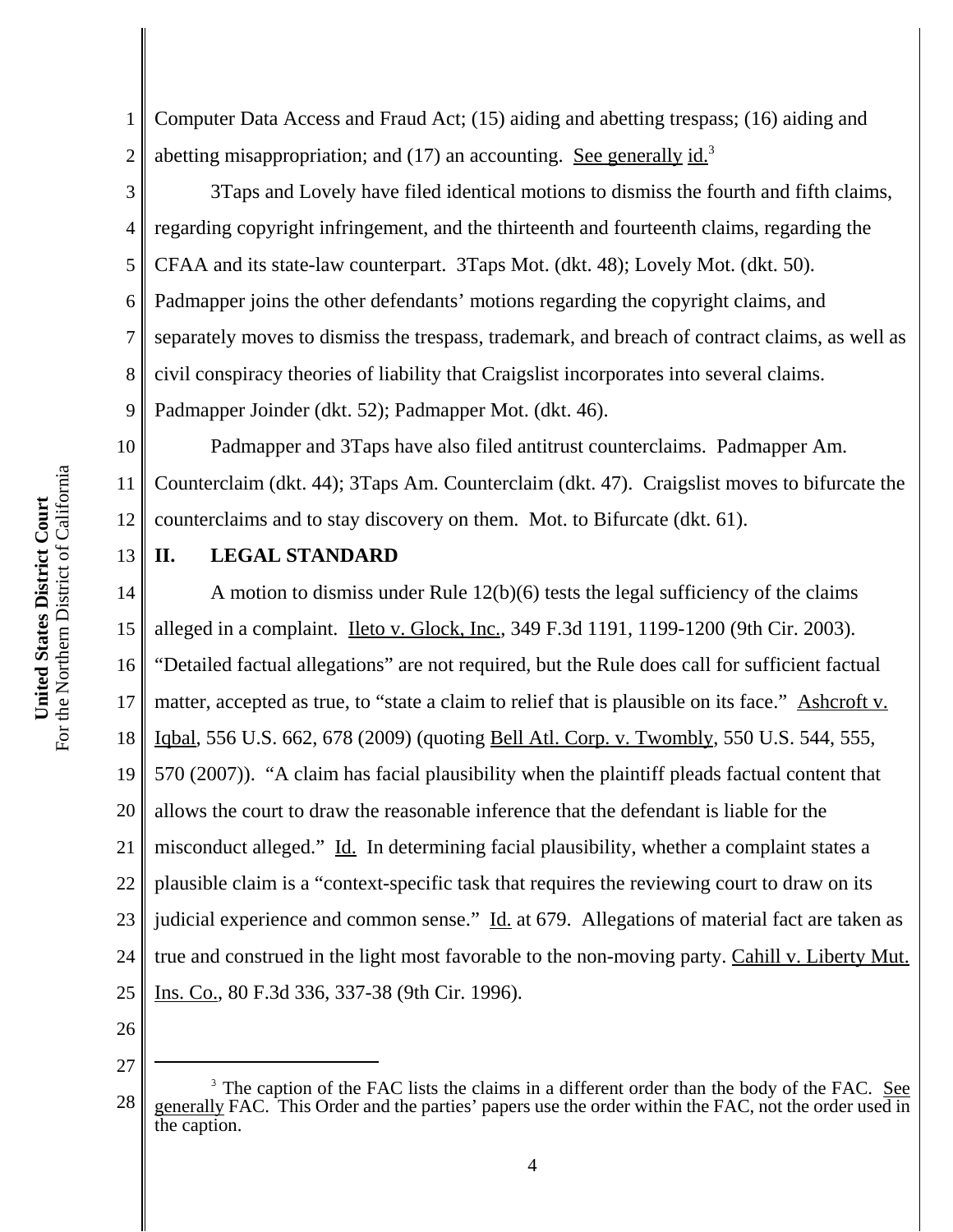1 2 3 A complaint should not be dismissed without leave to amend unless it is clear that the claims could not be saved by amendment. Swartz v. KPMG LLP, 476 F.3d 756, 760 (9th Cir. 2007).

# **III. DISCUSSION**

4

5

7

## **A. Motions to Dismiss CFAA Claim and Section 502 Claim**

6 8 9 10 Defendants 3Taps and Lovely move to dismiss Craigslist's claims under the federal Computer Fraud and Abuse Act ("CFAA") and California Penal Code section 502, a state law corollary to the CFAA. The parties agree that the requirements of both statutes are functionally identical. See 3Taps Mot. at 12 (citing Multiven, Inc. v. Cisco Sys., Inc., 725 F. Supp. 2d 887, 895 (N.D. Cal. 2010)); Opp'n to 3Taps Mot. at 10 n.2 (same).

11 12 13 14 15 16 17 18 The CFAA imposes criminal penalties on any person who, among other prohibitions, "intentionally accesses a computer without authorization or exceeds authorized access, and thereby obtains . . . information from any protected computer," defined as a computer "used in or affecting interstate or foreign commerce or communication." 18 U.S.C. § 1030(a)(2), (e)(2). "Any person who suffers damage or loss by reason of a violation of [the CFAA] may maintain a civil action against the violator to obtain compensatory damages and injunctive relief or other equitable relief," provided that certain factors, not in dispute for the purpose of this Motion, are satisfied. Id.  $\S 1030(g)^4$ .

19 20 21 22 23 24 The Ninth Circuit clarified the scope of the CFAA in United States v. Nosal. In that case, the government brought charges under the CFAA against David Nosal for encouraging corporate employees to access confidential information on their employer's computer system and to transfer the information to Nosal. **Id.** at 856. The employees were authorized to access the information but violated a corporate policy by disclosing it to Nosal. Id. The Ninth Circuit held that the phrase "'exceeds authorized access' in the CFAA is limited to

25

<sup>27</sup> 28 <sup>4</sup> Although this is a civil case, the rule of lenity applies here because conduct that triggers civil penalties under the relevant provision of the CFAA would also be a criminal violation. See United States v. Nosal, 676 F.3d 854, 863 (9th Cir. 2012) (en banc); United States v. Thompson/Center Arms Co., 504 U.S. 505, 517-18 & n.10 (1992) (plurality) (citing Crandon v. United States, 494 U.S. 152, 168 (1990)); United States v. Santos, 553 U.S. 507, 523 (plurality) (2008) (citing Thompson/Center).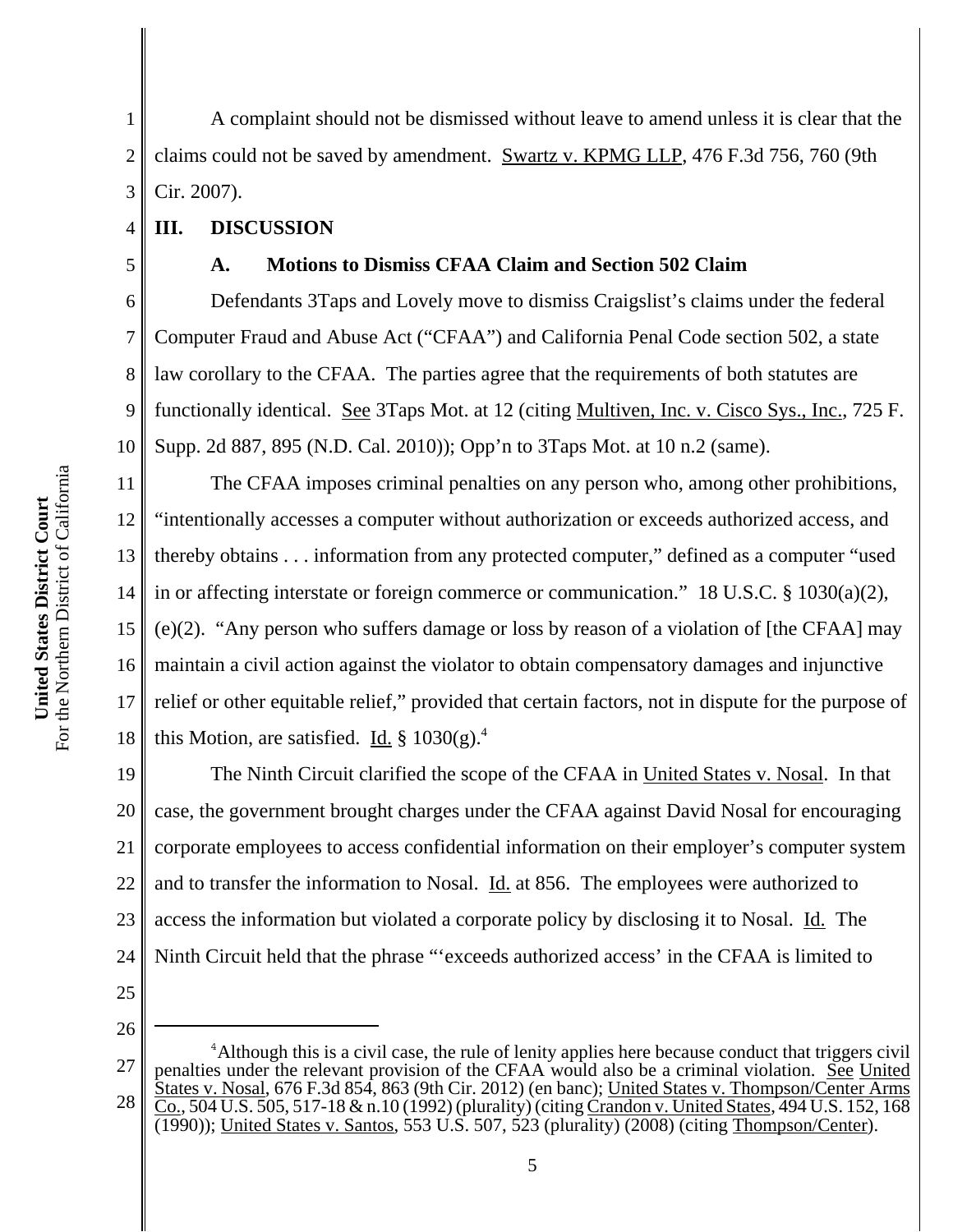For the Northern District of California For the Northern District of California United States District Court **United States District Court**

5

7

1 2 violations of restrictions on access to information, and not restrictions on its use." Id. at 863- 64.5

3 4 6 8 9 Craigslist alleges that Defendants accessed Craigslist's website and the "protected computers" hosting the website "without authorization or in excess of authorization as defined by craigslist's [Terms of Use ('TOU')]." FAC ¶ 214. The relationship between a website's terms of use and the CFAA is somewhat unclear in light of Nosal. On one hand, the Ninth Circuit criticized such terms, including Craigslist's TOU specifically, as "vague and generally unknown" and therefore a precarious basis on which to rest liability under a criminal statute such as the CFAA. See Nosal,  $676$  F.3d at  $860-62$  & n.8.

10 11 12 13 14 15 16 17 18 On the other hand, the holding in Nosal rests on the type of restriction ("restrictions on access" versus "restrictions on use"), not on the form that such restrictions take. Id. at 864; see Weingard v. Harland Fin. Solutions, Inc., No. C 11-3109 EMC, 2012 WL 2327660, at \*3 (N.D. Cal. June 19, 2012) (holding that the CFAA applies to restrictions on access regardless of whether the restrictions are contractual or technological); but see Facebook, Inc. v. Power Ventures, Inc., No. C 08-05780 JCW, 2010 WL 3291750, at \*11-12 (N.D. Cal. July 20, 2010) (holding that, based on the rule of lenity, the analogous California Penal Code section 502 only applies to a breach of "technical barriers" as opposed to contractual provisions or cease and desist letters).

19 20 21 22 23 24 The Court need not decide whether violating "restrictions on access to information" contained in a website's terms of use can ever support liability under the CFAA, because Craigslist's TOU contain only "use" restrictions, not true "access" restrictions as the term is used in Nosal. Although the TOU include a section titled "Unauthorized Access and Activities," parts of which are framed in terms of "access," these restrictions depend entirely on the accessor's purpose. TOU at 6-7 (prohibiting, e.g., "access to or use of craigslist to

- 25
- 26

<sup>27</sup> 28 <sup>5</sup> The Ninth Circuit recognized in Nosal that its interpretation of the CFAA conflicted with other "circuits that interpret the CFAA broadly to cover violations of corporate computer use restrictions or violations of the duty of loyalty." Nosal, 676 F.3d at 862-63 (citing cases from the Fifth, Seventh, and Eleventh Circuits). The Court's analysis of the CFAA therefore looks primarily to authority from within the Ninth Circuit, recognizing that other jurisdictions have interpreted it more broadly.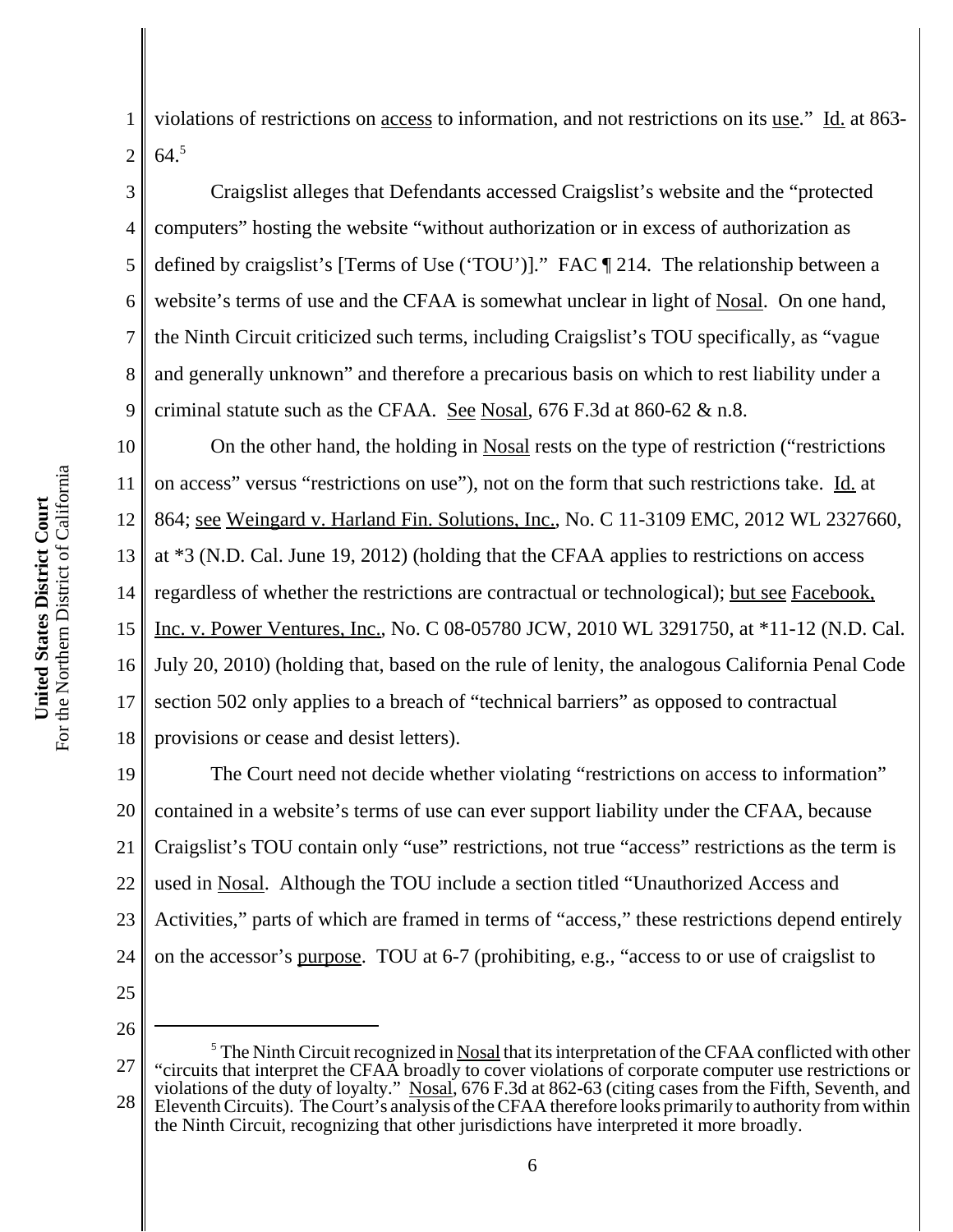1 2 design, develop, test, . . . or otherwise make available any program" that interacts with Craigslist).

3 4 5 6 7 8 9 10 In Nosal, the Ninth Circuit addressed whether individuals who used a computer for an unauthorized purpose "exceed[ed] authorized access" under the CFAA, and held that they did not. See 676 F.3d at 863-64. The TOU do not govern who may access information, what information may be accessed, or the methods by which information may be accessed,<sup>6</sup> all of which the Ninth Circuit suggested were more properly considered "access" restrictions under the CFAA. See id. at 857 ("an employee is permitted to access only product information on the company's computer but accesses customer data"); id. at 858 (an employee has access to information, but "[i]n an effort to cover his tracks, he uses another employee's login").

11 12 13 14 15 16 Aside from the TOU, however, Craigslist specifically denied authorization to use the website "for any purposes" in its cease and desist letters, Kao Decl. Ex. A, and also used technological measures to block access from IP addresses<sup>7</sup> associated with 3Taps, which Craigslist alleges that 3Taps bypassed by using different IP addresses and proxy servers to conceal its identity. FAC ¶¶ 80-84. Assuming that the CFAA encompasses information generally available to the public such as Craigslist's website,<sup>8</sup> Defendants' continued use of

<sup>18</sup> 19 20 21 <sup>6</sup> Craigslist points to Defendants' use of automated programs known as "web crawlers" to access the Craigslist website, Opp'n at 11, but the TOU do not prohibit this method of access. The TOU only refer to such programs in the context of prohibiting "copying, aggregation, display, distribution, performance, or derivative use of craigslist or any content posted to craigslist whether done directly or through intermediaries (including but not limited to [automated programs])." TOU at 6. This provision restricts certain uses of Craigslist content, regardless of the method of access, and therefore does not provide a basis for CFAA liability. See Nosal, 676 F.3d at 864.

<sup>22</sup>

<sup>7</sup> An IP address is an identification number for a device that accesses the internet.

<sup>23</sup> 24 25 26 27 28 <sup>8</sup>The parties have not addressed a threshold question of whether the CFAA applies where the owner of an otherwise publicly available website takes steps to restrict access by specific entities, such as the owner's competitors. "Some commentators have noted that suits under anti-hacking laws have gone beyond the intended scope of such laws and are increasingly being used as a tactical tool to gain business or litigation advantages." Joseph Oat Holdings, Inc. v. RCM Digesters, Inc., 409 F. App'x 498, 506 (3d Cir. 2010); see also Nosal, 676 F.3d at 857 (describing the CFAA as "an anti-hacking statute"); Mark A Lemley, Place and Cyberspace, 91 Cal. L. Rev. 521, 528 (2003) ("An even more serious problem is the judicial application of the [CFAA], which was designed to punish malicious hackers, to make it illegal—indeed, criminal—to seek information from a publicly available website if doing so would violate the terms of a 'browsewrap' license.").

The CFAA was passed in 1986, well before the development of the modern internet, and originally only covered certain computers operated by the federal government or financial institutions.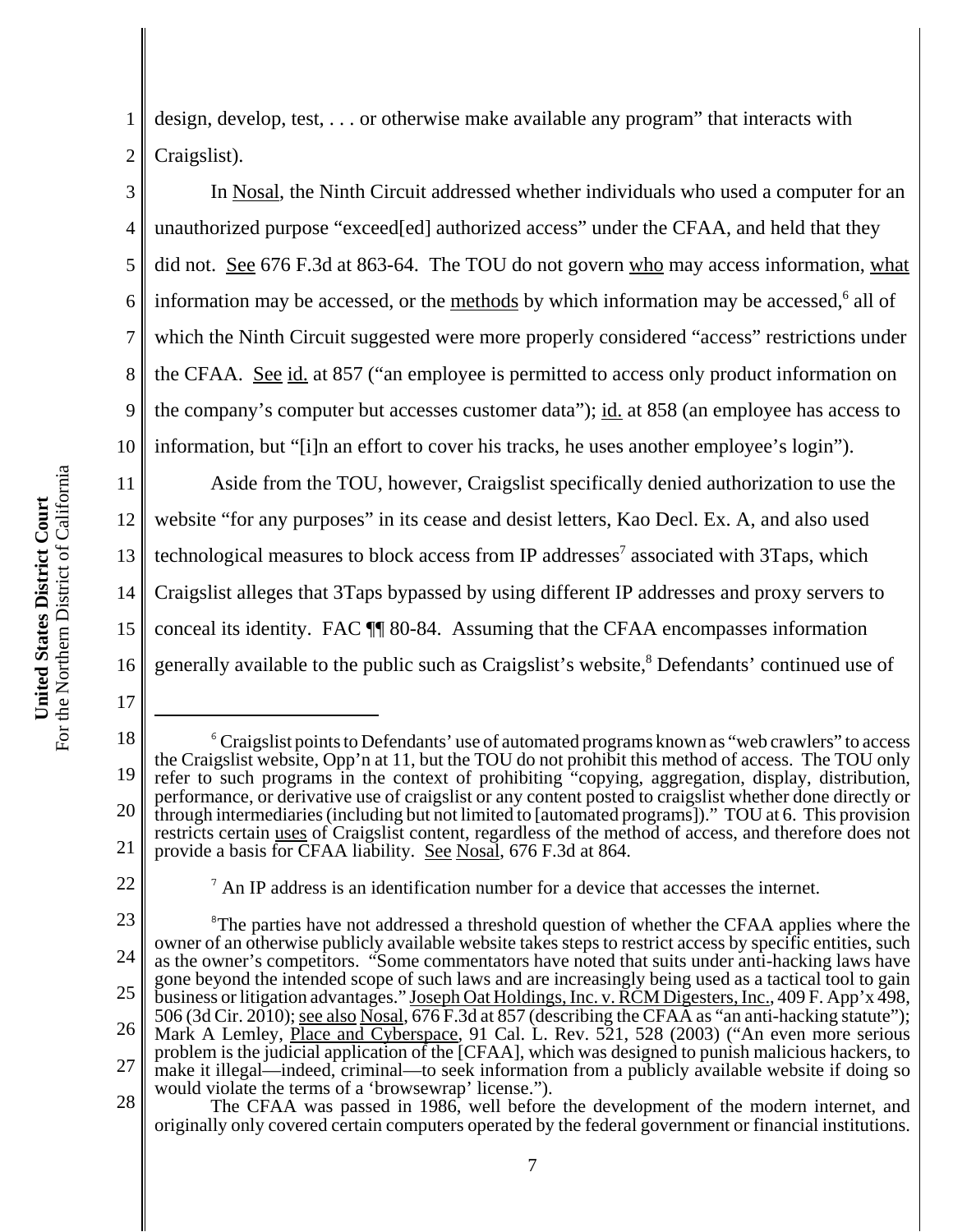1 2 3 4 5 6 7 8 9 10 11 12 13 14 15 16 17 18 19 20 21 22 23 See Christine D. Galbraith, Access Denied: Improper Use of the Computer Fraud and Abuse Act to Control Information on Publicly Accessible Internet Websites, 63 Md. L. Rev. 320, 329 (2004). In 1996, Congress amended the CFAA to cover all computers used in interstate commerce, but "[r]eferences can be found throughout the amendment's legislative history that support the premise that the changes were designed to safeguard the privacy of information," rather than to "widen dramatically the protection of the CFAA to include all information on all computer systems on the Internet, such as  $\ldots$  data contained on publicly accessible websites." Id. at 330-31 (citing 142 Cong. Rec. S10,889; S. Rep. No. 104-357 (1996)). Although courts in this district have held that the CFAA may apply to unauthorized access to websites, the parties have not cited a case from this district or the Ninth Circuit addressing its application to information that is generally available to the public. In Facebook II, for example, Judge Ware held that the CFAA applied to information protected by a username and password. See 844 F. Supp. 2d at 1027. Although the defendants in that case accessed information with the consent of users who shared their credentials—the access was unauthorized because the defendants bypassed Facebook's efforts to block their IP addresses—the information at issue was not available to the general public. See Craigslist after the clear statements regarding authorization in the cease and desist letters and the technological measures to block them constitutes unauthorized access under the statute. See Weingard, 2012 WL 2327660, at  $*3$  (concluding that the CFAA applies to "access[ing] information without permission" regardless of a lack of technological barriers); Facebook, Inc. v. Power Ventures, Inc. (Facebook II), 844 F. Supp. 2d 1025, 1038-39 (N.D. Cal. 2012) (holding that "circumvent[ing] technical barriers," specifically, taking steps to evade the blocking of IP addresses, constitutes "access[ing] the site 'without permission'" and triggers liability under the CFAA); Facebook I, 2010 WL 3291750, at \*12 ("[The Electronic Frontier Foundation, filing an amicus brief,] has not pointed to any meaningful distinction between IP address blocking and any other conceivable technical barrier that would adequately justify not finding Section 502 liability in one instance while finding it in the other."). The Court therefore DENIES the motions to dismiss the CFAA claim and its state law counterpart. //

24 25 id. Applying the CFAA to publicly available website information presents uncomfortable possibilities. Any corporation could subject its competitors to civil and criminal liability for visiting its otherwise publicly available home page; in theory, a major news outlet could seek criminal charges against competing journalists for reading articles on its website.

26 27 In Nosal, the Ninth Circuit rejected an "interpretation [that] would transform the CFAA from an anti-hacking statute into an expansive misappropriation statute." 676 F.3d at 857. At the same time, Nosal discussed at some length potential problems with an overly expansive interpretation of the CFAA, but did not seize on that opportunity to highlight a possible distinction between public and non-public

28 information. Accordingly, until the Ninth Circuit holds otherwise–and in the absence of any argument on this issue from Defendants at this time–this Court assumes that the expansive language of the statute covers owner-imposed restrictions on access to otherwise public information on public websites.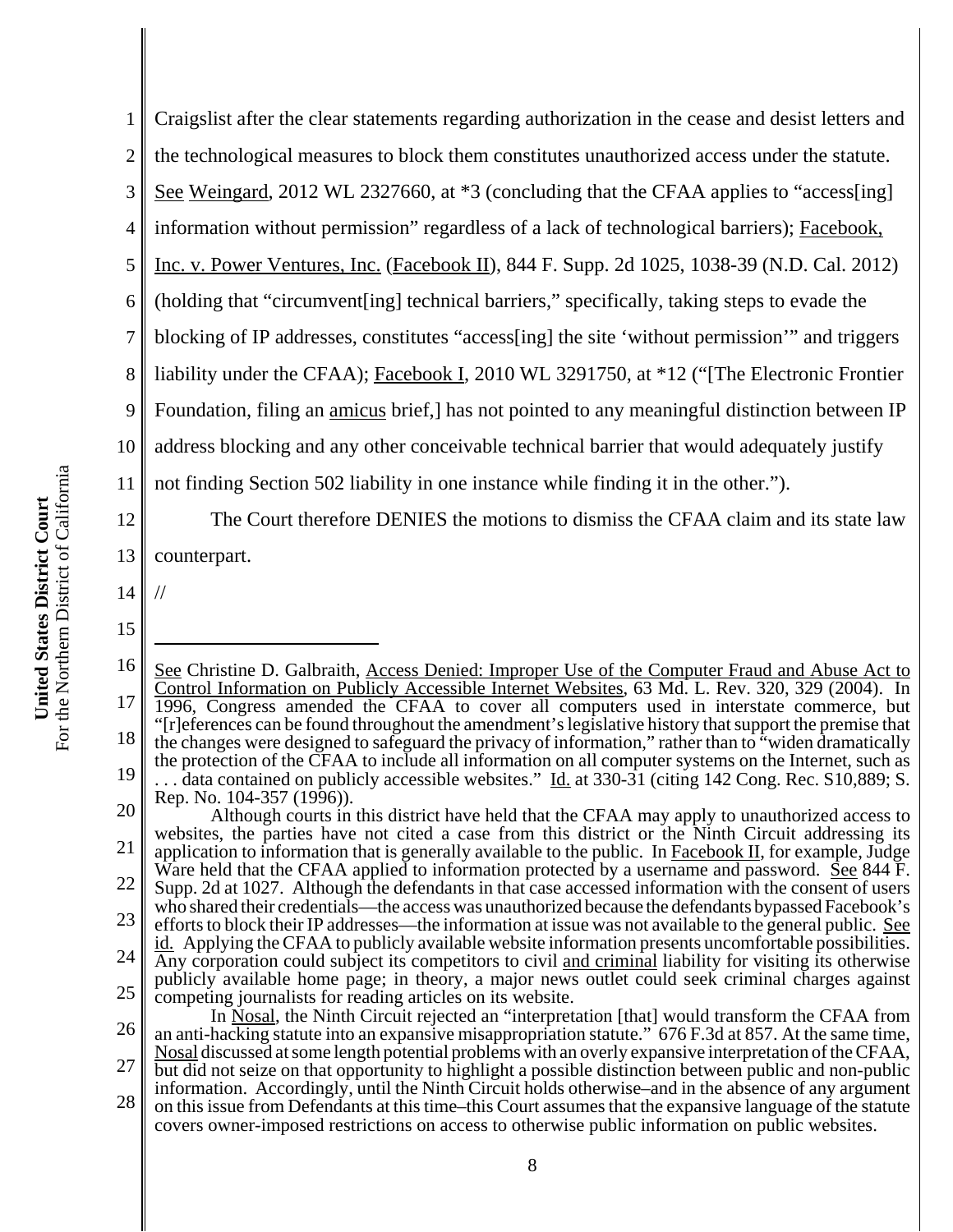# For the Northern District of California For the Northern District of California United States District Court **United States District Court**

# **B. Motions to Dismiss Copyright Claims**

Defendants 3Taps, Lovely, and Padmapper move to dismiss claims four and five of the FAC, which allege copyright infringement and contributory copyright infringement.<sup>9</sup> "To establish copyright infringement, a plaintiff must prove two elements: '(1) ownership of a valid copyright, and (2) copying of constituent elements of the work that are original.'" L.A. Printex Indus., Inc. v. Aeropostale, Inc., 676 F.3d 841, 846 (9th Cir. 2012) (quoting Feist Publ'ns, Inc. v. Rural Tel. Serv. Co., Inc., 499 U.S. 340, 361 (1991)). The Motions

8 before the Court challenge the first element, whether Craigslist owns valid copyrights.

# 9

10

11

12

13

14

15

16

17

18

19

20

21

22

23

1

2

3

4

5

6

7

## **1. Craigslist Has Adequately Alleged That the Compilation of Posts and the Posts Themselves Are Copyrightable**

As a threshold matter, the Court must determine whether the works in question are subject to copyright protection; specifically, whether  $(1)$  the individual posts and  $(2)$  the compilation of posts are sufficiently "original" to warrant protection.

## **a. Individual Posts**

Under the Copyright Act, "protection subsists . . . in original works of authorship fixed<sup>10</sup> in any tangible medium of expression." 17 U.S.C. § 102(a). Although codified by statute, "[o]riginality is a constitutional requirement." Feist, 499 U.S. at 346 (citing U.S. Const. art. I, § 8, cl. 8). The Supreme Court has summarized the "original works" standard as follows: The sine qua non of copyright is originality. . . . Original, as the term is used in

copyright, means only that the work was independently created by the author (as opposed to copied from other works), and that it possesses at least some minimal degree of creativity. To be sure, the requisite level of creativity is extremely low; even a slight amount will suffice. The vast majority of works make the grade quite easily, as they possess some creative spark, "no matter" how crude, humble or obvious" it might be.

24 25 <sup>9</sup> 3Taps and Lovely filed identical motions to dismiss these claims. See 3Taps Mot. (dkt. 48) at 14-25; Lovely Mot. (dkt. 50) at 14-25. Padmapper joined the other defendants' motions as to the fourth cause of action for copyright infringement. Padmapper Joinder in 3Taps Mot. (dkt. 52).

26 27 28 <sup>10</sup> Defendants' Reply raises for the first time whether individual posts on Craigslist are sufficiently "fixed" to warrant protection. 3Taps Reply (dkt. 62) at 14-15. This Court "need not consider arguments raised for the first time in a reply brief." Zamani v. Carnes, 491 F.3d 990, 997 (9th Cir. 2007). The Court declines to consider this argument, "which is not responsive to any new arguments raised in [Craigslist's] Opposition." See Johnson v. Sky Chefs, Inc., No. C 11-05619 LHK, 2012 WL 4483225, at \*12 n.10 (N.D. Cal. Sept. 27, 2012).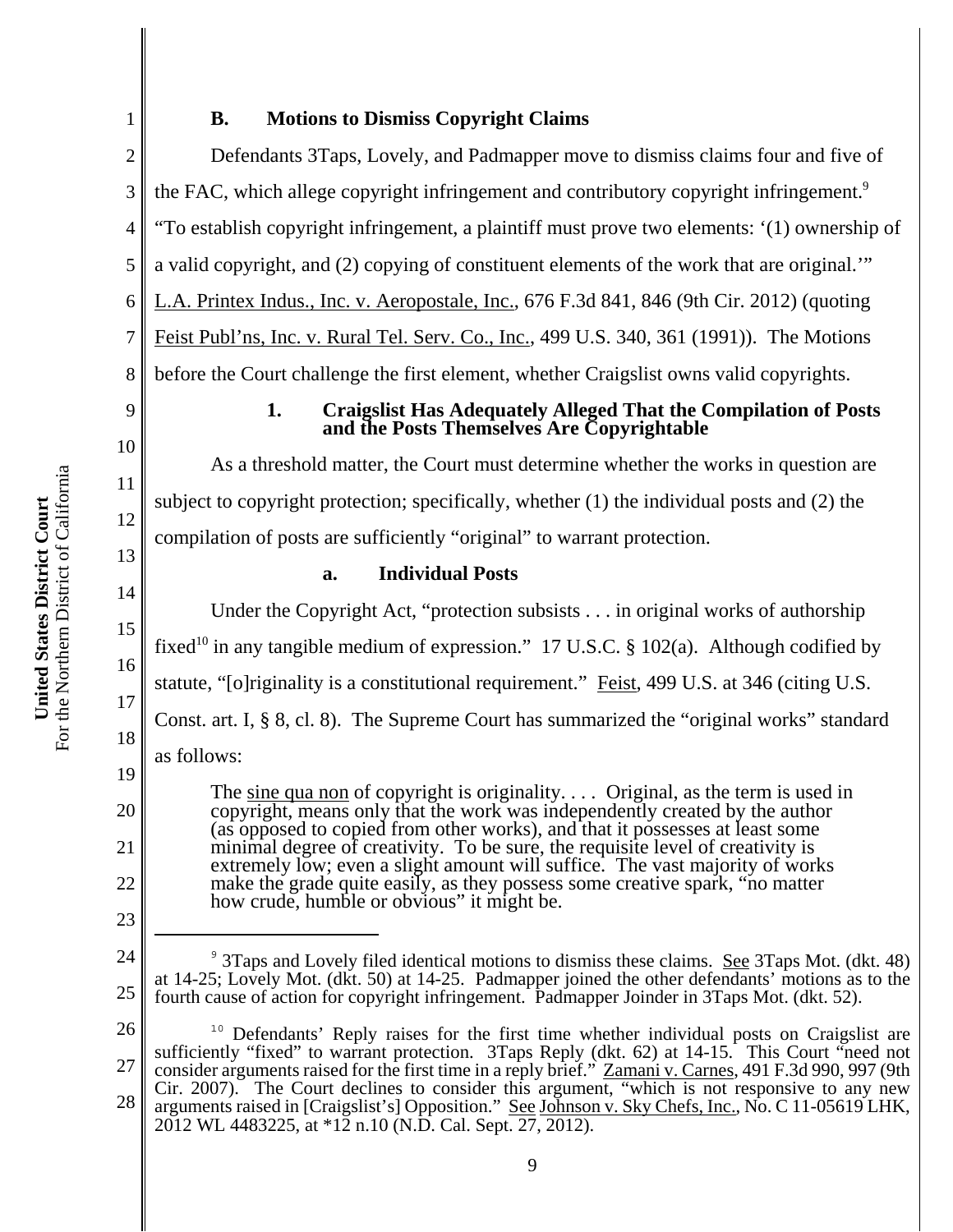For the Northern District of California For the Northern District of California United States District Court **United States District Court**

12

1 2 3 Id. at 345 (citations omitted). Only a "narrow category of works in which the creative spark is utterly lacking or so trivial as to be virtually nonexistent [is] incapable of sustaining a valid copyright." Id. at 359.

4 5 6 7 8 9 10 11 In the FAC, Craigslist alleges that a typical user of its site "creates a unique classified ad," which "include[s] a title, description and other relevant details about whatever the user placing the ad may be offering or seeking." FAC ¶ 34. Viewed in the light most favorable to Craigslist, the non-moving party, see Cahill, 80 F.3d at 337-38, this statement sufficiently alleges that users' posts on the Craigslist site have a level of creativity that is not "so trivial as to be virtually nonexistent," and thus are sufficiently "original" to fall within the scope of copyright protection. See Feist, 499 U.S. at 359. The division of ownership of those copyrights between Craigslist and its users is discussed in a later section. See Part III.B.2.

#### **b. Compilation**

13 14 15 16 17 18 19 20 21 22 Defendants argue that the compilation is not subject to copyright because it lacks originality. See 3Taps Mot. at 12-13. Copyright protection encompasses compilations of preexisting material, but "extends only to the material contributed by the author of [the compilation], as distinguished from the preexisting material employed in the [compilation], and does not imply any exclusive right in the preexisting material." 17 U.S.C. § 103(b). "Thus, even a directory that contains absolutely no protectible written expression, only facts, meets the constitutional minimum for copyright protection if it features an original selection or arrangement," because "choices as to selection and arrangement, so long as they are made independently by the compiler and entail a minimal degree of creativity, are sufficiently original." Feist, 499 U.S. at 348.

23 24 25 26 27 28 However, where the creation of a compilation requires "nothing remotely creative," as in Feist where the Court considered a "white pages" telephone book that merely listed subscribers in alphabetical order, such a compilation lacks "the minimal creative spark required by the Copyright Act and the Constitution." Id. at 363. The Second Circuit subsequently held that the creation of a "yellow pages" directory, in contrast, "entailed the de minimis thought needed to withstand the originality requirement" because it required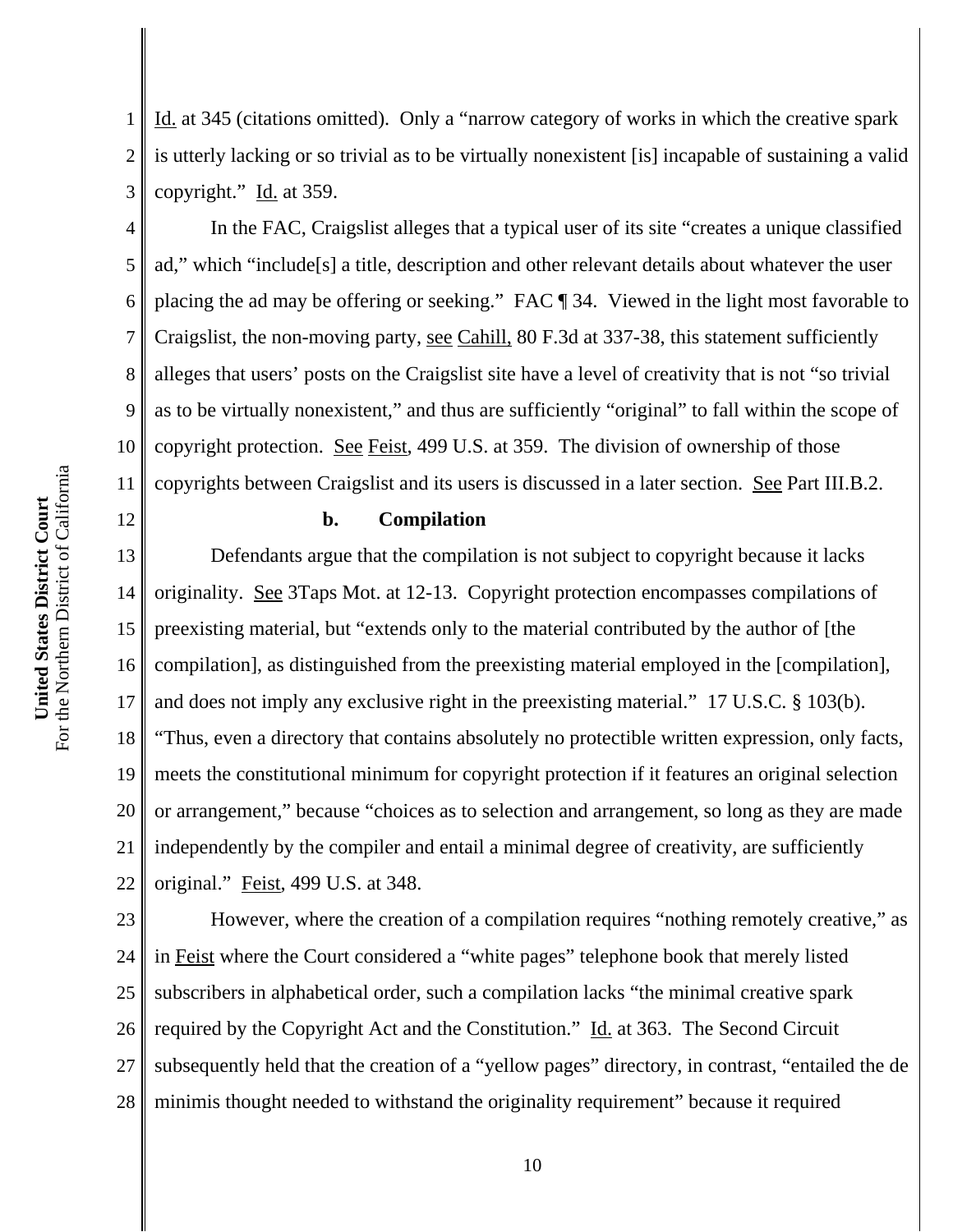2 3 Chinatown Today Publ'g Enters., Inc., 945 F.2d 509, 514 (2d Cir. 1991) (explicitly drawing a contrast to the alphabetized directory in Feist).

4

5

6

7

8

9

10

11

12

13

14

1

Both sides seek to introduce facts from outside of the FAC in their arguments on this issue. See 3Taps Mot. at 12 ("Nor does craigslist select the ads—it merely accepts what is posted, or deletes what is flagged by users as abuse."); Opp'n to 3Taps Mot. at 17 ("Through [a variety of] methods, craigslist curates the postings that appear on its website."). Looking only to the FAC, however, Craigslist has alleged that its "classified ad service is organized first by geographic area, and then by category of product or service," with these categories organized in "a list designed and presented by craigslist." FAC ¶¶ 29, 31. Construing the relevant allegations in Craigslist's favor at this early stage in the proceedings, the Court concludes that Craigslist, in "deciding which categories to include and under what name," see Key Publ'ns, 945 F.2d at 514, "display[ed] some minimal level of creativity," see Feist, 499 U.S. at 358.<sup>11</sup>

15 16 The Court therefore DENIES Defendants' Motion to Dismiss Craigslist's copyright claims on the basis that the Craigslist website is a non-copyrightable compilation.

# 17

18

19

20

21

22

23

24

26

## **2. Craigslist Acquired Exclusive Licenses to User-Created Content Only from July 16, 2012 Through August 8, 2012**

While the primary issue for the compilation—of which there is no dispute that Craigslist is the author—is whether it is subject to copyright, the primary issue for the usercreated individual posts is whether Craigslist has acquired a sufficient license or ownership interest to assert the copyright. The Craigslist TOU purport to grant Craigslist the right to sue for infringement:

You also expressly grant and assign to [Craigslist] all rights and causes of action to prohibit and enforce against any unauthorized copying, performance, display, distribution, use or exploitation of, or creation of derivative works from, any content that you post (including but not limited to any unauthorized

27 28 <sup>11"</sup>[O]riginality is often a question of fact," Signo Trading Int'l Ltd. v. Gordon, 535 F. Supp. 362, 364 (N.D. Cal. 1981) (Henderson, J.), and Defendants could still prevail on this issue if, at summary judgment or trial, they demonstrate a lack of creativity by Craigslist. Cf. Feist, 499 U.S. at 344 (decided at the summary judgment phase); Key Pub'ns, 945 F.2d at  $\overline{511-12}$ (decided by a bench trial).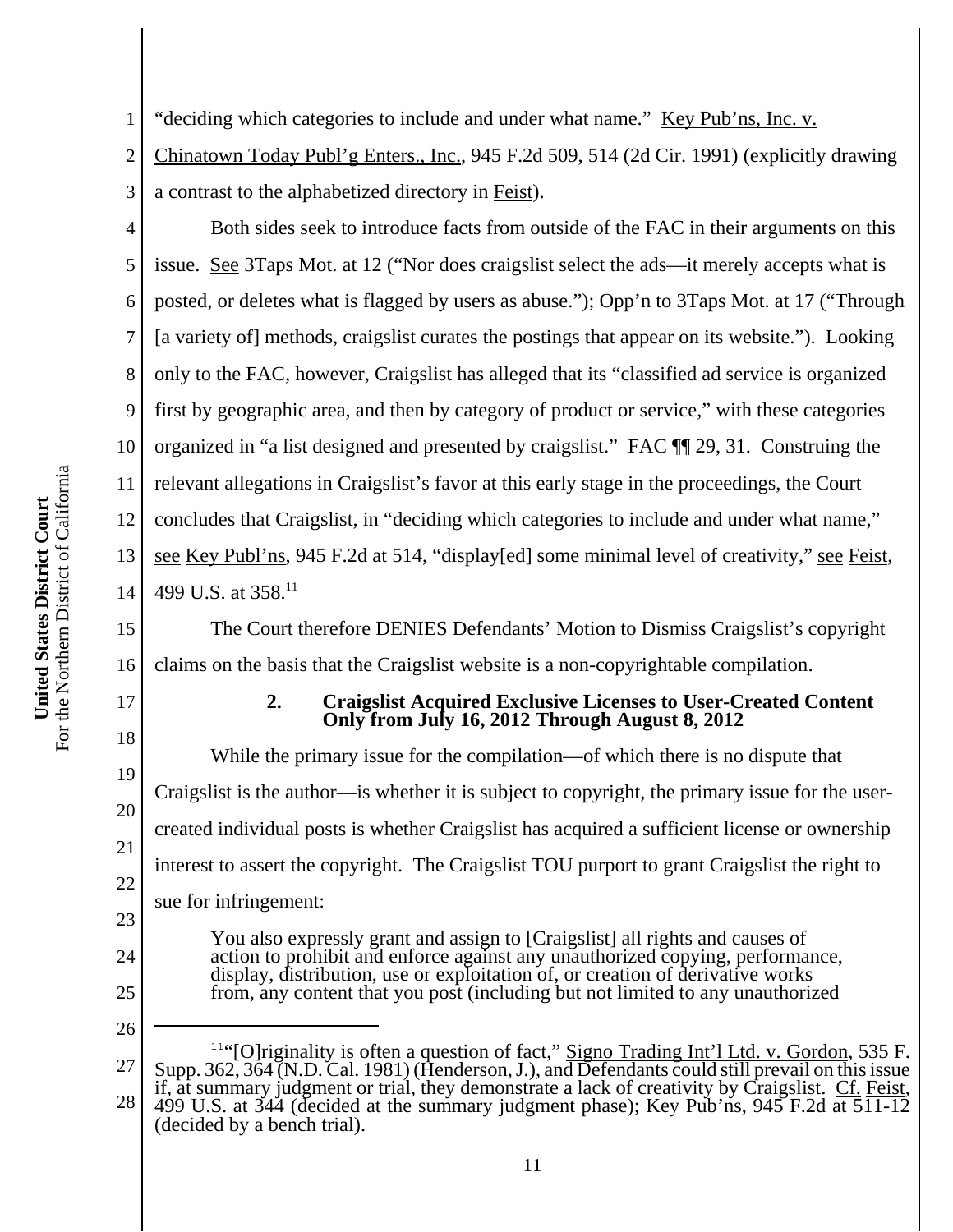For the Northern District of California For the Northern District of California United States District Court **United States District Court**

downloading, extraction, harvesting, collection or aggregation of content that you post).

TOU at 3.

1

2

3

4

5

6

7

8

9

10

11

12

13

14

15

16

17

18

19

Whether that clause has effect depends on whether users granted Craigslist an exclusive license to the user-created content. "[O]nly the owner of an exclusive right under the copyright is entitled to sue for infringement." Silvers v. Sony Pictures Entm't, Inc., 402 F.3d 881, 889 (9th Cir. 2005) (en banc) (emphasis added) (citing 17 U.S.C. § 501(b)). A party may not assign the right to sue for infringement without also granting an exclusive license or ownership. See id. at 889-90 (holding on the facts of that case that "[t]he bare assignment of an accrued cause of action is impermissible," and stating more generally that this principle applies "[w]hether the assignment is prospective or retrospective"). "There is no question that a non-exclusive license . . . would be insufficient to confer standing [to sue for infringement]." Nafal v. Carter, 540 F. Supp. 2d 1128, 1135 n.8 (C.D. Cal. 2007).

Transferring an exclusive license requires a writing. 17 U.S.C. § 204(a) ("A transfer of copyright ownership . . . is not valid unless . . . in writing."); 17 U.S.C. § 101 (defining "transfer of copyright ownership" to include an "exclusive license"). "No magic words must be included in the document," which "doesn't have to be the Magna Carta; a one-line pro forma statement will do." Radio Television Espanola S.A. v. New World Entm't Ltd., 183 F.3d 922, 927 (9th Cir. 1999) (citations omitted). "Rather, the parties' intent as evidenced by the writing must demonstrate a transfer of the copyright." Id.

20 21 22 23 24 25 26 27 28 Users submitting posts to Craigslist were, from July 16, 2012 through August 8, 2012, presented with a notice that "[c]licking 'Continue' confirms that craigslist is the exclusive licensee of this content, with the exclusive right to enforce copyrights against anyone copying, republishing, distributing or preparing derivative works without its consent." FAC ¶ 38; Kao Decl. Ex. C (dkt. 60-4) (a screen capture of this clause, properly considered because it is referenced in the FAC). Defendants argue that this is inadequate because "there is here no language actually granting a license, only language 'confirming' a license elsewhere granted" 3Taps Mot. at 15. "No magic words must be included in the document,"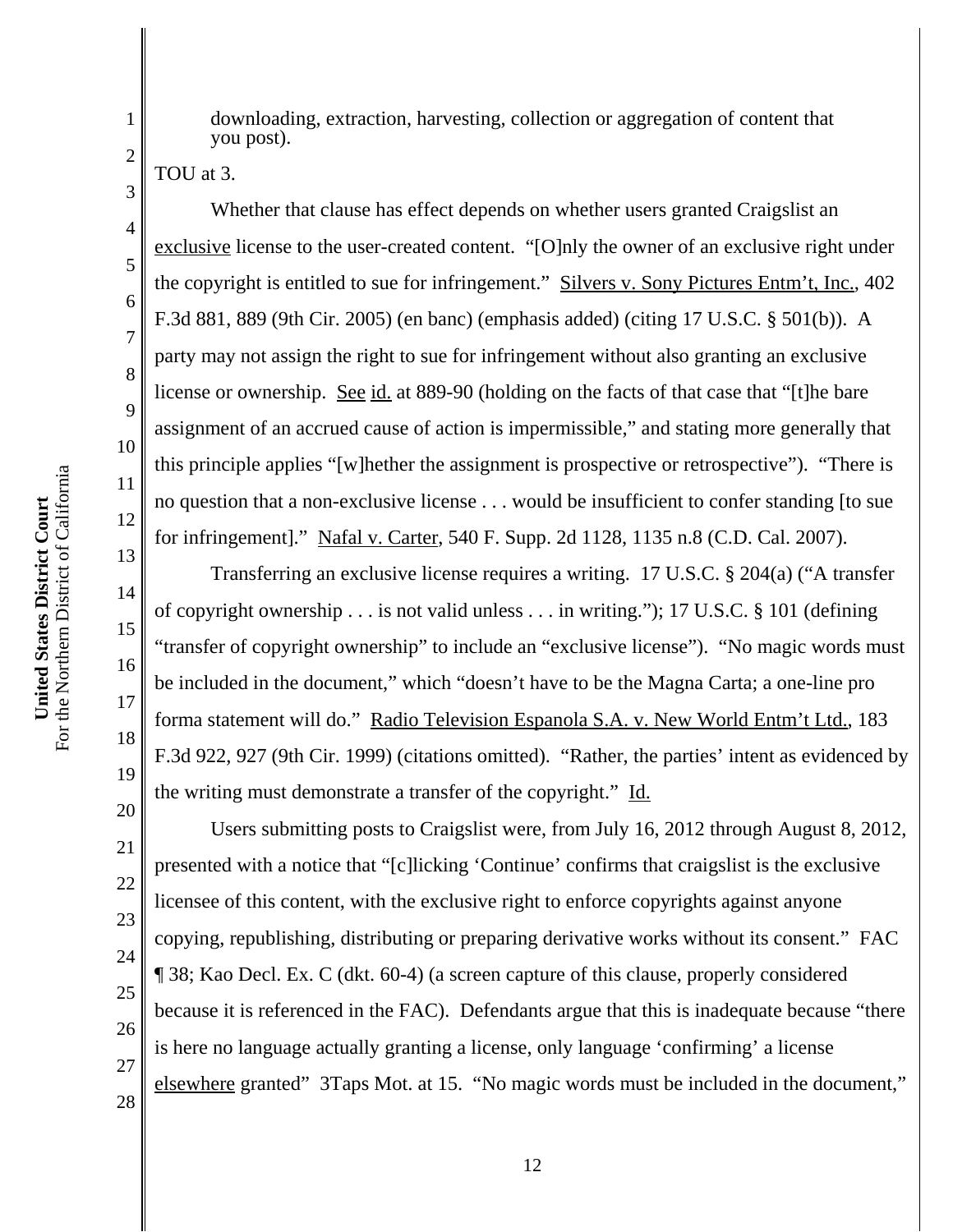1 2 3 4 5 6 7 8 9 10 11 12 13 14 15 16 17 however, and it is reasonable to infer that a Craigslist user would understand that this "confirmation" effected a transfer of rights. See Radio Television Espanola, 183 F.3d at 927. Further, contrary to Defendants' argument that "there is no such language elsewhere on the site either," 3Taps Mot. at 15, the TOU provide as follows: You automatically grant and assign to [Craigslist], and you represent and warrant that you have the right to grant and assign to [Craigslist], a perpetual, irrevocable, unlimited, fully paid, fully sub-licensable (through multiple tiers), worldwide license to copy, perform, display, distribute, prepare derivative works from (including, without limitation, incorporating into other works) and otherwise use any content that you post. TOU at 3. The FAC alleges that users cannot post to the Craigslist website without first affirmatively accepting the TOU. FAC ¶¶ 36-37, 128-29. The Court therefore concludes that Craigslist acquired an exclusive license for user posts during the period–from July 16, 2012 through August 8, 2012–that it used the confirmation statement making clear that Craigslist's license was exclusive.<sup>12</sup> However, Craigslist's license to user-created posts submitted outside of that time period was not exclusive, and Craigslist therefore cannot sue for infringement of such posts. Outside of the time frame where Craigslist utilized the "exclusive license" confirmation statement, Craigslist's license to user-created posts was governed only by the TOU. See

18 19 FAC ¶ 38. On their face, the TOU do not give any indication that the license "grant[ed] and assign[ed]" by users is exclusive. See TOU at 3.

20 21 22 23 24 Craigslist argues that the TOU imply exclusivity because a previous version specified that the license was "non-exclusive," see Opp'n to 3Taps Mot. at  $26$ <sup>13</sup> but that argument cuts just as well the other way–Craiglist apparently appreciated the significance of the exclusivity distinction, yet declined to state that the license was exclusive. Also, the limited period of

27 28 <sup>13</sup> Although Craigslist submitted this version of the TOU as an exhibit to its Opposition, see Kao Decl. Ex. I (dkt. 60-23), Craigslist provides no basis for judicial notice of this document. The Court need not decide whether it is properly subject to notice because, as discussed herein, the previous terms of the TOU do not help to determine the intent of users who agreed to the current TOU.

<sup>25</sup> 26  $12$  Defendants label this period of exclusivity a "sham" because of its brevity and coincidence with the filing of this lawsuit, but provide no authority suggesting that these factors would change the legal effect of the licenses granted during this period. See 3Taps Mot. at 13.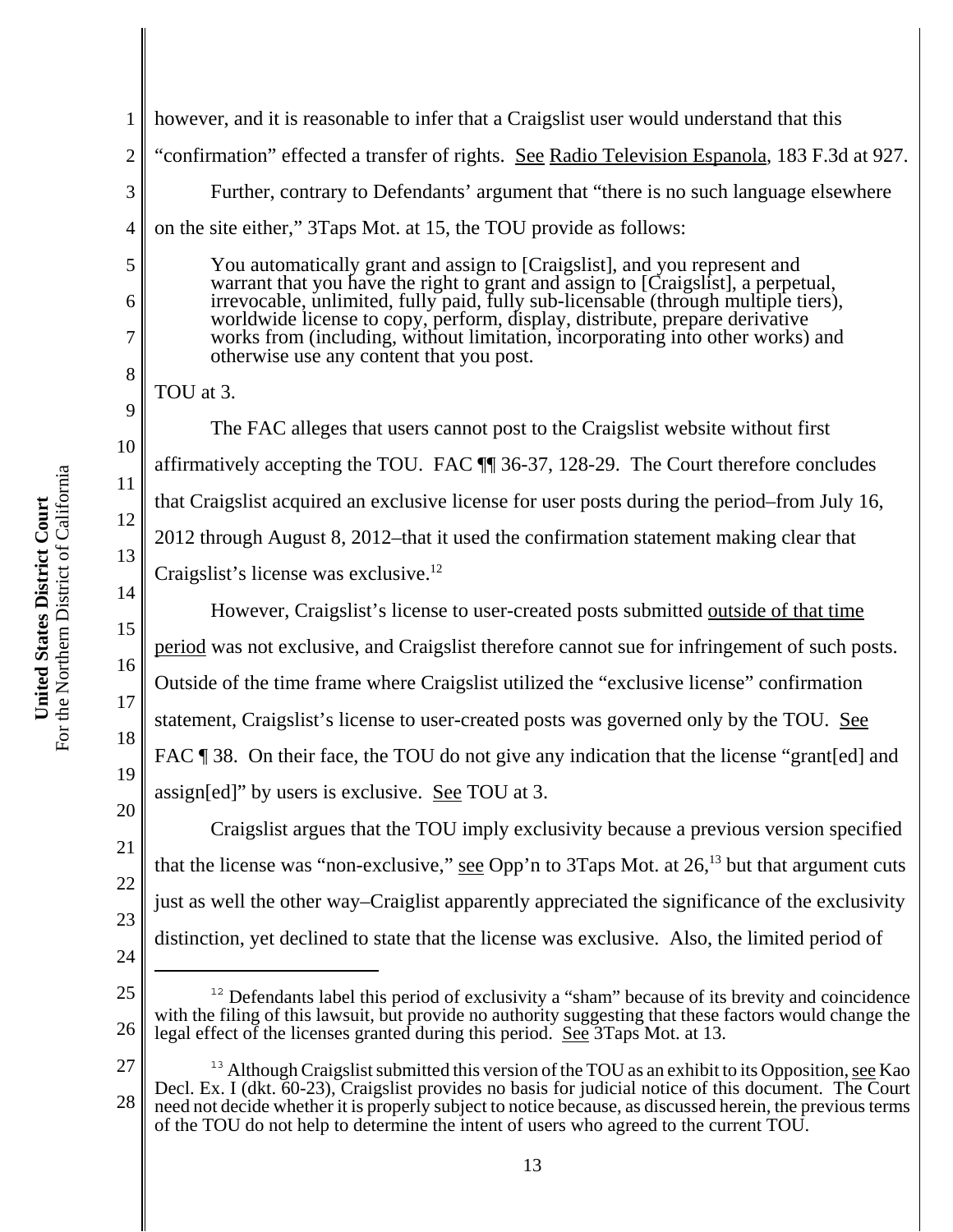1 2 3 4 5 6 the "exclusive license" confirmation statement arguably suggests non-exclusivity outside of that period. See 3Taps Mot. at 14; 3Taps Reply at 9. And, neither change to the terms is particularly significant to the key issue of "the parties' intent," because no allegation in the FAC suggests that a user submitting a post on, for example, July 15 or August 9, 2012, would have been aware of what terms Craigslist used at any other time. See Radio Television Espanola, 183 F.3d at 927.

7 8 9 10 11 12 13 14 15 16 Nor would a user conclude that he or she was granting Craigslist an exclusive license based on the terms permitting Craigslist to grant sub-licenses and purporting to permit Craigslist to sue for infringement. See Opp'n to 3Taps Mot. at 21 (suggesting that these terms demonstrate exclusivity). The meaning of the phrase "You also expressly grant and assign to [Craigslist] all rights" was the subject of some debate at the hearing on these motions, but the "all rights" language relates specifically to enforcement rights–not rights to the content of the posts. The language assigning rights to the content did not use the phrase "all rights," and did not specify that the rights granted were "exclusive." Craigslist provides no authority for the proposition that an ambiguous grant of rights is presumptively exclusive, and the Court declines to read that term into the terms that Craigslist itself drafted.

17 18 19 20 21 22 The Court therefore concludes that the TOU, standing alone, did not grant Craigslist an exclusive license. Without an exclusive license, Craigslist cannot sue for infringement; the TOU provision that purportedly granted Craigslist the right to sue is "impermissible." See Silvers, 402 F.3d at 889-90. The Court therefore GRANTS Defendants' motions to dismiss the copyright claims with respect to user-created posts submitted before July 16, 2012 or after August 8, 2012.

# 23

# 24

#### **3. Craigslist Sufficiently Registered Copyright for User-Created Content, Because Registering a Compilation Serves to Register Its Component Works**

25 26 27 28 Defendants argue that Craigslist cannot assert infringement of the user-created posts because Craigslist failed to list the authors of each post in its copyright registration applications. 3Taps Mot. at 21-23. A plaintiff must register or preregister a copyright claim with the Copyright Office prior to bringing a civil action for infringement. 17 U.S.C.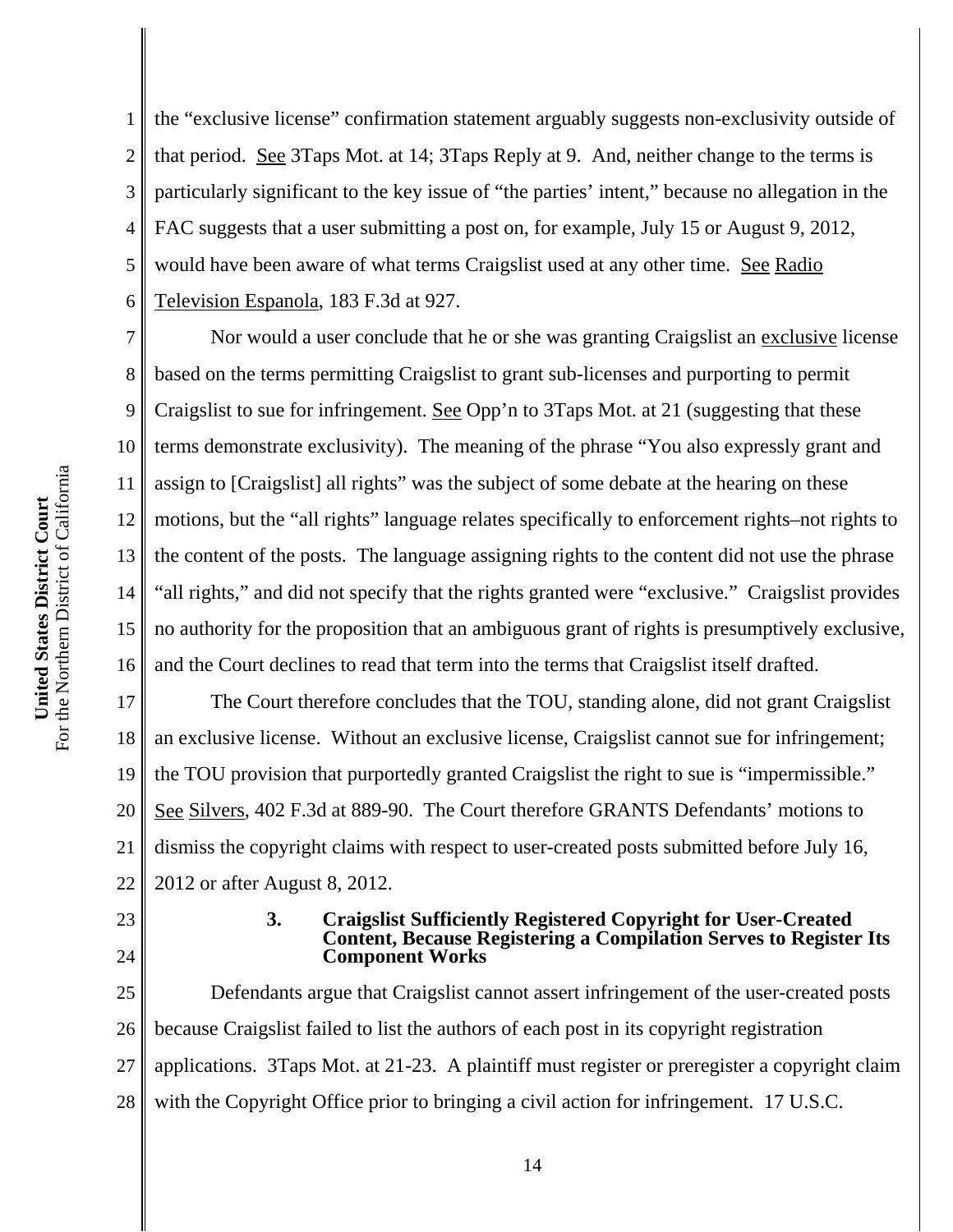1 2 3 4 5 § 411(a). Although not a jurisdictional requirement, registration is a "precondition" for bringing an infringement claim. Reed Elsevier, Inc. v. Muchnick, 130 S. Ct. 1237, 1247 (2010). The Copyright Act requires that registration applications name the author or authors of the copyrighted work. 17 U.S.C.  $\S$  409(2).<sup>14</sup> Courts disagree, however, as to how this requirement applies to the registration of

6 7 8 9 10 11 compilations. Some courts have disallowed claims where component works were only registered as part of a compilation, without a listing of individual authors. E.g., Bean v. Houghton Mifflin Harcourt Publ'g Co., No. CV 10-8034-PCT-DGC, 2010 WL 3168624, at \*4 (D. Ariz. Aug. 10, 2010) (granting motion to dismiss) (appeal pending before the Ninth Circuit); Muench Photography, Inc. v. Houghton Mifflin Harcourt Publ'g Co., 712 F. Supp. 2d 84, 94-95 (S.D.N.Y 2010) (granting summary judgment because "asking the Court flatly

to ignore the requirement that the authors' names be listed . . . goes a bridge too far").

Others have recognized these registrations and allowed claims to proceed, holding that "registration of the collective work is sufficient to permit an infringement action of the constituent part" where the compilation author has sufficient rights to the component works. See, Xoom, Inc. v. Imageline, Inc., 323 F.3d 279, 284-85 (4th Cir. 2003), abrogated in part on other grounds by Reed Elsevier, 130 S. Ct. 1237; Morris v. Bus. Concepts, Inc., 259 F.3d

18 65, 68-69 (2d Cir. 2001), abrogated in part on other grounds by Reed Elsevier, 130 S. Ct.

19 1237; Metro. Reg'l Info. Sys., Inc. v. Am. Home Realty Network, Inc. (MRIS), 888 F. Supp.

20 2d 691, 706 (D. Md. 2012); Pac. Stock, Inc. v. Pearson Educ., Inc., No. Civ. 11-00423

21 SOM/BMK, 2012 WL 93182, at \*4 (D. Haw. Jan. 11, 2012).

22 23 24 25 This Court concludes that Craigslist's registration of the compilation (the overall Craigslist website and database) served to register component works to which Craigslist has an exclusive license, despite the omission of individual authors from the registration application.

26

12

13

14

15

16

<sup>27</sup> 28 <sup>14</sup> A registrant need not include the author's name for an anonymous or pseudonymous work, but Craigslist has not invoked that exception here, see generally Opp'n to 3Taps Mot., and did not indicate on its application that the authors of user-created content were anonymous or pseudonymous. Kao Decl. Ex. F1.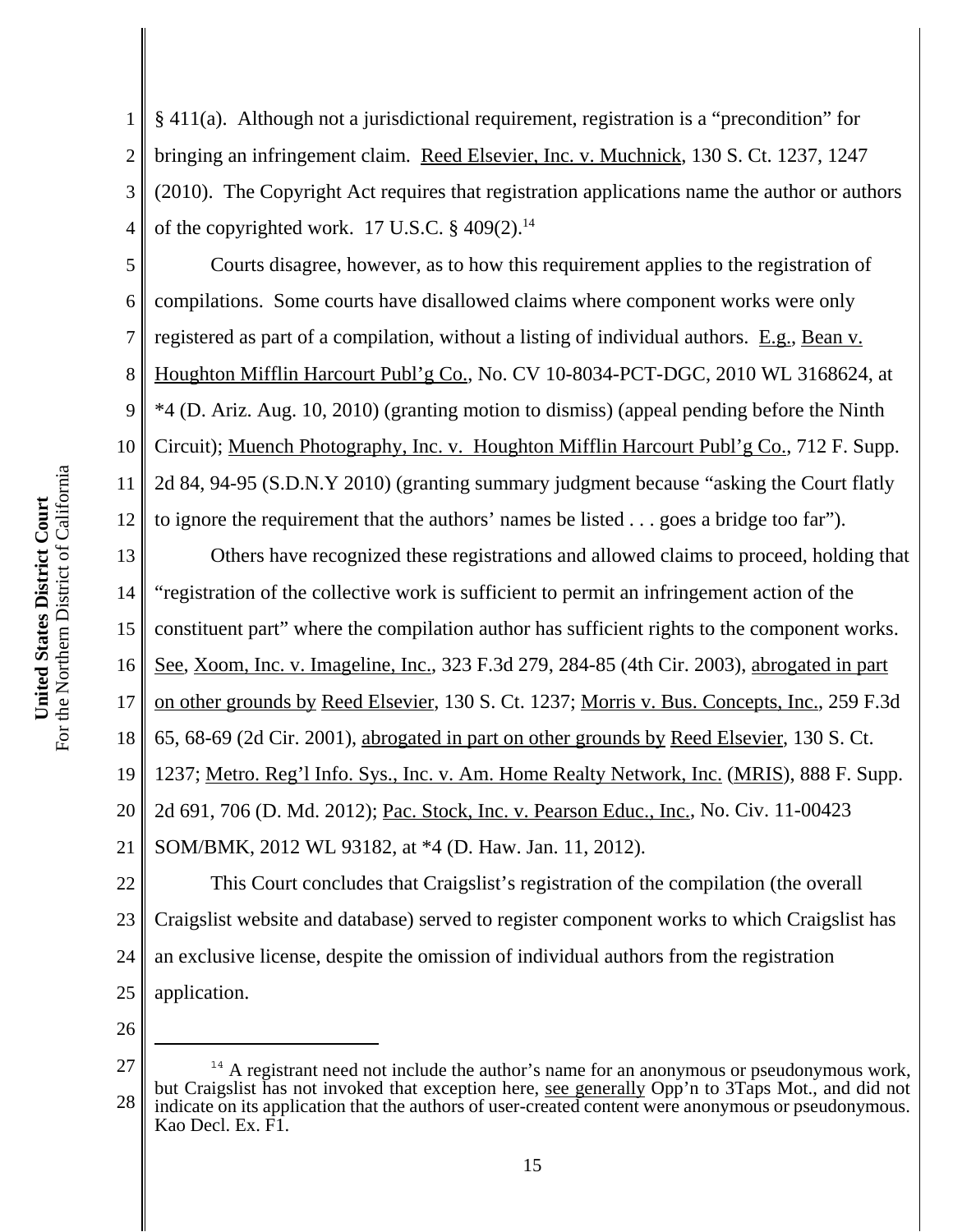For the Northern District of California For the Northern District of California United States District Court **United States District Court**

28

1

2 3 4 5 6 7 8 9 10 11 12 13 14 15 16 17 18 19 20 21 22 23 24 25 26 27 <sup>15</sup>This Court would entertain a motion for reconsideration of this issue if the Ninth Circuit resolves it differently prior to entry of judgment in this case. See Bean v. Houghton Mifflin Harcourt requirement: Where a collective work is being registered, the application should name the author of the collective work. The names of the individual authors of separate contributions being registered as part of the claim need not be given on the application. The registration may cover (a) the collective work authorship, (b) any contribution created by the employee or other party commissioned by the author of a work made for hire, and (c) any other contributions that the claimant of the collective work obtained by transfer. MRIS, 888 F. Supp. 2d at 707 (quoting Compendium of Copyright Office Practices II § 615.06) (emphasis omitted). Interpretation of copyright law in the Compendium II is "entitled to judicial deference if reasonable." Batjac Prods. Inc. v. GoodTimes Home Video Corp., 160 F.3d 1223, 1230 (9th Cir. 1998) (citation omitted). Here, the Copyright Office's interpretation is reasonable, and should be followed. As another district court observed, "[t]he statute does not unambiguously require every application for a compilation to include the author and title of each underlying work." MRIS, 888 F. Supp. 2d at 706. The statute requires only "the name . . . of the author," and Craigslist provided the name of the author for the compilation. Kao Decl. Ex. F1 ("Name of Author: craigslist, Inc."). Just as "[i]t would be absurd and inefficient to require the author of a larger work to individually register every possible smaller component of that work," Idearc Media Corp. v. Nw. Directories, Inc., 623 F. Supp. 2d 1223, 1230 (D. Or. 2008), it would be nearly as inefficient to require the registrant to list each author for an extremely large number of component works to which the registrant has acquired an exclusive license. See FAC ¶ 24 ("More than 60 million Americans visit craigslist each month, and they collectively post several hundred million classified ads each year."). The Court therefore concludes that Craigslist has fulfilled the requirement of registering its copyright claims to user-generated posts.<sup>15</sup> //

That conclusion accords with the Copyright Office's own interpretation of the

16

 $\underline{\text{Publ'}g Co.}}$ , No. CV-10-8034-PCT-DGC, 2010 WL 3168624 (D. Ariz. Aug. 10, 2010), appeal docketed, No. 10-16771 (9th Cir. Aug. 12, 2010) (raising the issue).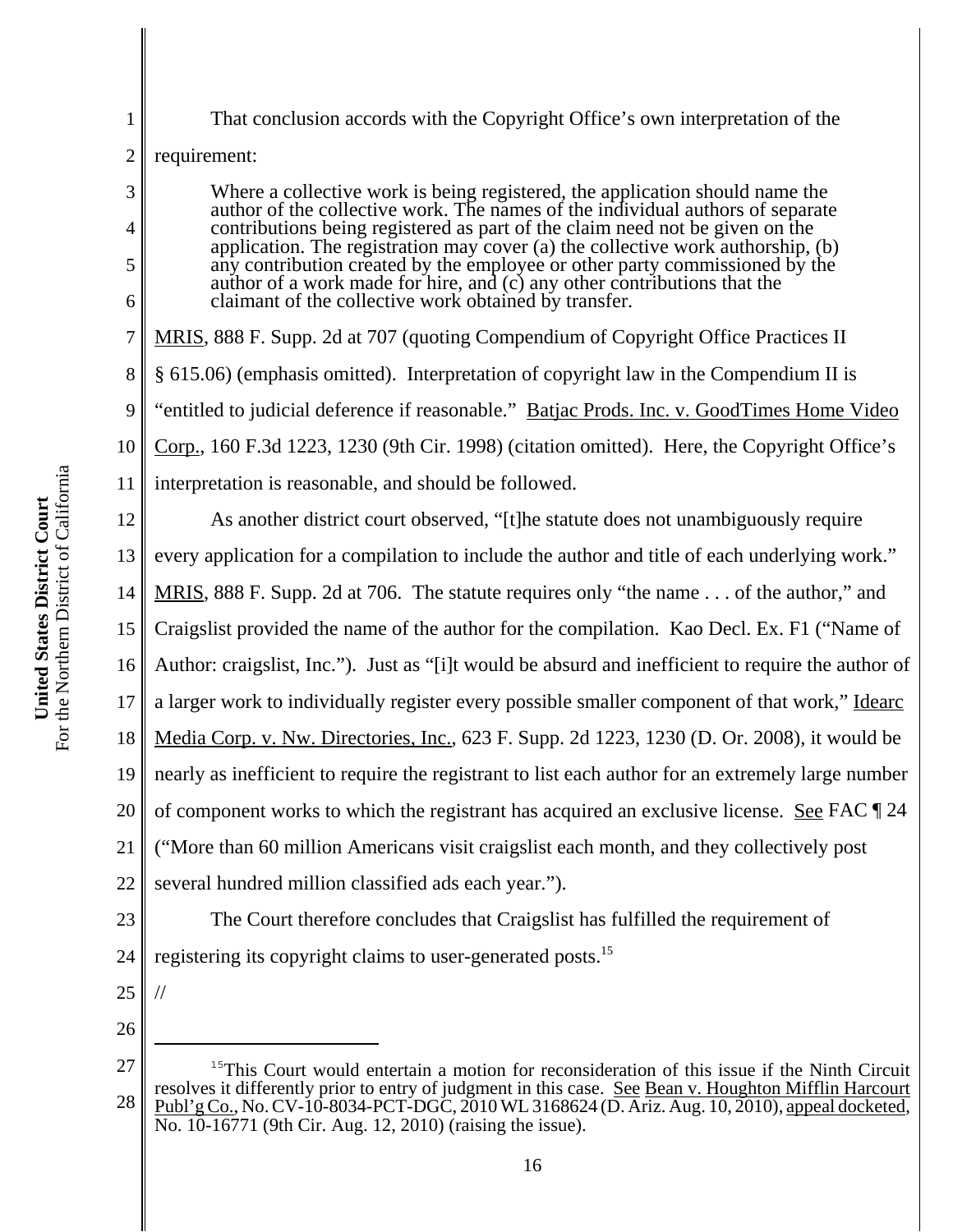#### **C. The Copyright Act Does Not Preempt Craigslist's Breach of Contract Claim**

Defendant Padmapper moves to dismiss Craigslist's breach of contract claim, arguing that it is preempted by the Copyright Act. See Padmapper Mot. at 4-5. The Copyright Act explicitly preempts "all legal or equitable rights that are equivalent to any of the exclusive rights within the general scope of copyright [governed by the Act]" that arise from "common law or statutes of any State." 17 U.S.C. § 301(a). However, "[m]ost courts have held that the Copyright Act does not preempt the enforcement of contractual rights." Altera Corp. v. Clear Logic, Inc., 424 F.3d 1079, 1089 (9th Cir. 2005). "Contract claims generally survive preemption because they require proof of . . . an extra element [such as] agreement of payment for use." Montz v. Pilgrim Films & Television, Inc., 649 F.3d 975, 980 (9th Cir. 2011).

In considering this issue, the Seventh Circuit has held that the purpose of preemption is to "prevent[] states from substituting their own regulatory systems for those of the national government" and that "general enforcement of shrinkwrap licenses . . . does not create such an interference," although that court found it "prudent to refrain from adopting a rule that anything with label 'contract' is necessarily outside the preemption clause" due to potential unforeseeable applications of such a broad rule. ProCD, Inc. v. Zeidenberg, 86 F.3d 1447, 1455 (7th Cir. 1996) (Easterbrook, J.); see also Altera, 424 F.3d 1079, 1089 (finding ProCD and similar cases "compelling"); Nw. Home Designing Inc. v. Sound Built Homes Inc., 776 F. Supp. 2d 1210, 1215-16 (W.D. Wash. 2011) (further examining ProCD).

Some courts have cautioned against an overbroad application of the doctrine that the Copyright Act does not preempt contract rights. For example, the California Court of Appeal held that "[i]f the promise was simply to refrain from copying the material or infringing the rights protected by copyright, then the promisor has promised nothing more than that which was already required under federal copyright law," and therefore "must be preempted in order to prevent parties from circumventing federal copyright law." Kabehie v. Zoland, 102 Cal. App. 4th 513, 526 (2002); see also Wrench LLC v. Taco Bell Corp., 256 F.3d 446, 457 (6th Cir. 2001).

1

2

3

4

5

6

7

8

9

10

11

12

13

14

15

16

17

18

19

20

21

22

23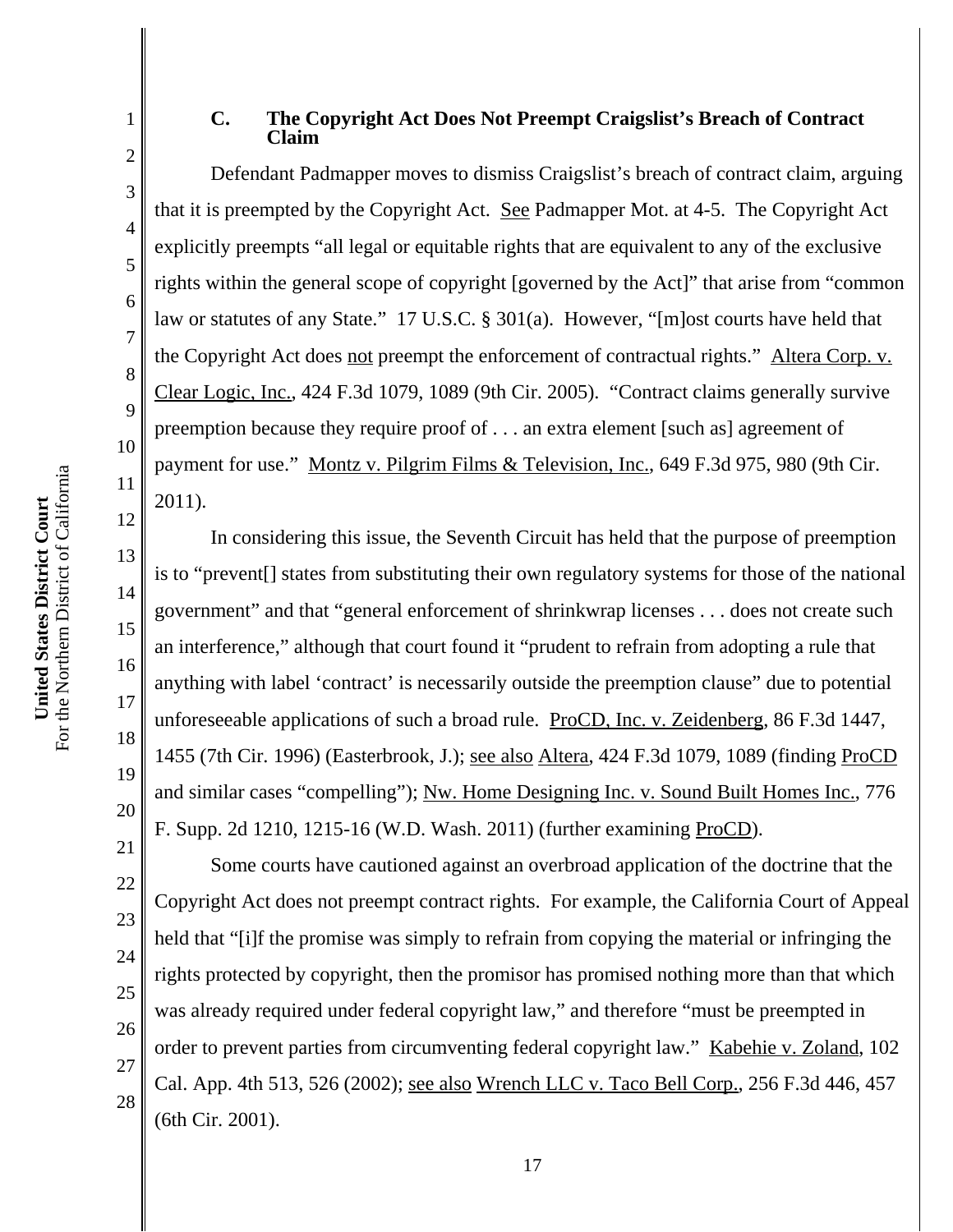1 2 3 4 5 6 7 8 9 10 11 12 13 14 This case does not present the sort of bare substitute for copyright protection discussed in Kabehie. The essence of Craiglist's breach of contract claim is that Padmapper and other Defendants breached provisions of the TOU governing access to and permissible uses of Craigslist's website. See FAC  $\P$  135; TOU at 6-7 (e.g., "Any access to or use of craigslist to design, develop, test, update . . . or otherwise make available any program, application, or service [relating to] craigslist . . . is prohibited"). If Craigslist alleged a breach of contract based solely on the reproduction of copyrighted content, the claim might be preempted. See Kabehie, 102 Cal. App. 4th at  $526$ .<sup>16</sup> Even then, the Seventh Circuit's reasoning is persuasive that private contract agreements are not the sort of state regulatory scheme that preemption primarily targets. See ProCD, 86 F.3d at 1454-55; cf. Am. Airlines, Inc. v. Wolens, 513 U.S. 219, 228 (1995) (holding that the Airline Deregulation Act preempts only suits alleging "violations of state-imposed obligations," not those "seeking to recover solely for the airline's alleged breach of its own, self-imposed [contractual] undertakings").

15 16 17 18 19 20 21 22 23 24 25 The Court need not decide, however, whether any contract could be preempted by the Copyright Act, because the contract that Craigslist alleges here involves a number of "extra element[s]" not merely "equivalent to" rights under the Copyright Act. See Montz, 649 F.3d at 980. The relevant provisions of the TOU do not merely prohibit copying or reusing content, but rather include accessing the website for inappropriate purposes, using the website to develop computer programs and services that interact with Craigslist, and circumventing technological measures intended to restrict access to the website. TOU at 6-7. In return for users agreeing to the TOU, Craigslist provides services to its users "including but not limited to classified advertising, forums, and email forwarding." TOU at 1. Because the Copyright Act generally does not preempt contracts, see Montz, 649 F.3d at 980, and because the TOU includes these "extra element[s]" beyond the protections of the Act, see id.,

<sup>27</sup> 28 <sup>16</sup> And, of course, if Craigslist had alleged that Defendants obtained the content through means other than unauthorized access to the Craigslist website, perhaps directly from the original authors of user-created posts, the contract might not apply at all.  $\frac{\text{Sec}}{\text{Enc}}$  ProCD, 86 F.3d at 1454 (noting that the contract at issue in that case would not apply to "someone who found a copy of [the protected content] on the street").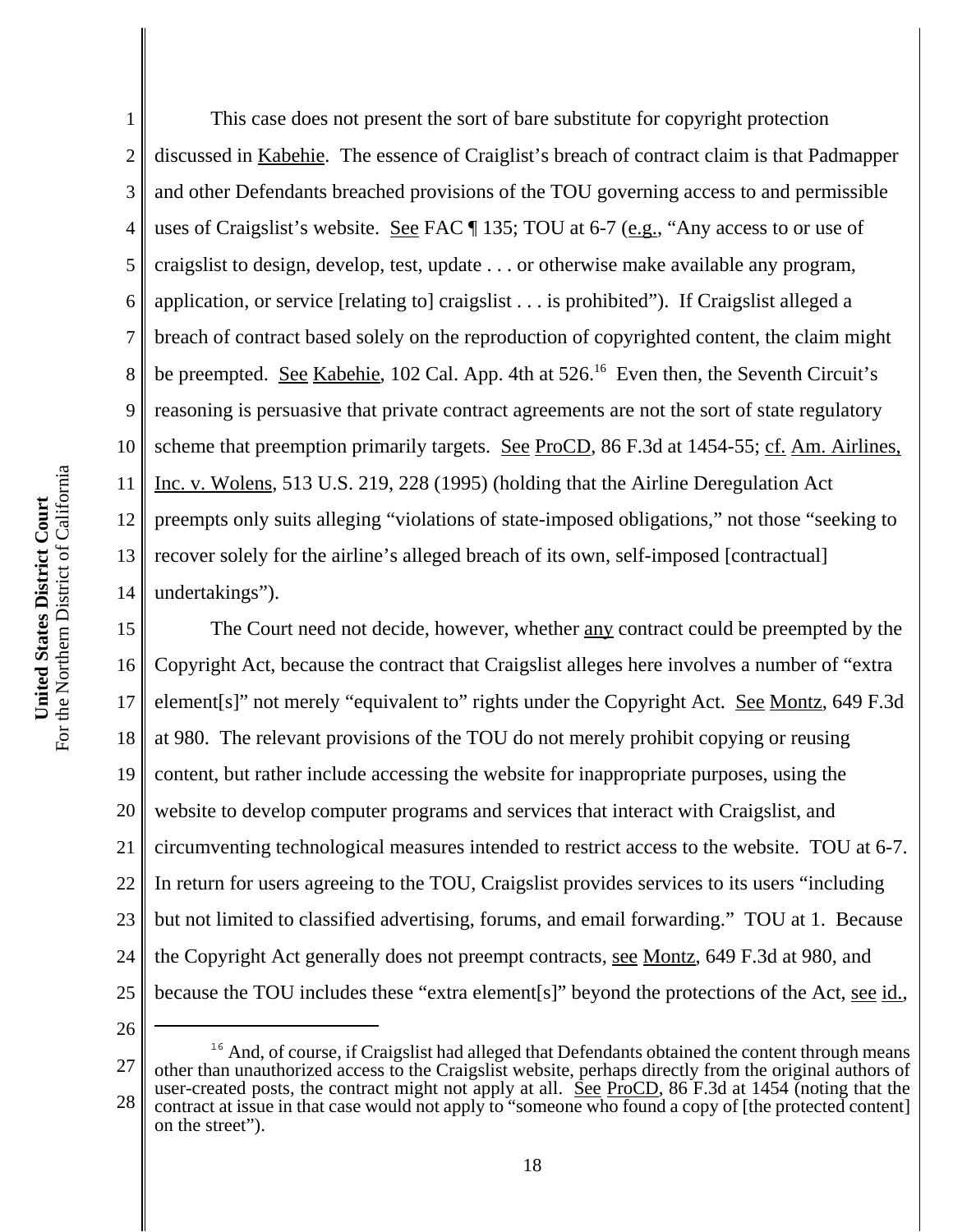3

4

5

6

7

8

9

10

11

1 2 the Court concludes that Craigslist's breach of contract claim is not preempted, and DENIES Padmapper's motion to dismiss on that basis.

> **D. The Supreme Court's Holding in Dastar Does Not Preclude Craigslist's Lanham Act and Trademark Claims**

Padmapper argues that Craigslist's trademark claims (claims six through eleven) are precluded by the Supreme Court's holding in Dastar Corp. v. Twentieth Century Fox Film Corp., 539 U.S. 23 (2003). Section 43(a) of the Lanham Act imposes civil liability on: Any person who, on or in connection with any goods or services, or any container for goods, uses in commerce any word, term, name, symbol, or device, or any combination thereof, or any false designation of origin, false or misleading description of fact, or false or misleading representation of fact, which . . . is likely to cause confusion, or to cause mistake, or to deceive as to

the affiliation, connection, or association of such person with another person, or as to the origin, sponsorship, or approval of his or her goods, services, or commercial activities by another person . . . .

12 15 U.S.C. § 1125(a)(1).

13 14 15 16 17 18 19 20 21 22 In Dastar, the Supreme Court held that Twentieth Century Fox could not bring a false designation of origin claim under § 43(a) where the defendant, Dastar, had repackaged and sold as its own a Fox television series which had entered the public domain after its copyright lapsed. Dastar, 539 U.S. at 27-28, 37-38. That case involved a "reverse passing off" claim, an allegation that the seller has "misrepresent[ed] someone else's goods or services as his own." Id. at 27  $\&$  n.1. In contrast, regular "passing off" (or "palming off") occurs when the seller "misrepresents his own goods or services as someone else's." Id. at 27 n.1. The case did not include allegations that Dastar used Fox's trademarks in any way; rather, Fox's claim rested specifically on Dastar not using such a mark and therefore creating confusion as to the origin of the content. See id. at 27-28.

23 24 25 26 27 28 The Supreme Court held that Fox had no § 43(a) false designation of origin claim because Dastar was in fact the "origin" of the physical videotapes, and the phrase "origin of goods" in § 43(a) "refers to the producer of the tangible goods that are offered for sale, and not to the author of any idea, concept, or communication embodied in those goods." Id. at 37-38. "To hold otherwise," and allow a false designation of origin claim where a defendant used, without attribution, intellectual property created by a plaintiff, "would be akin to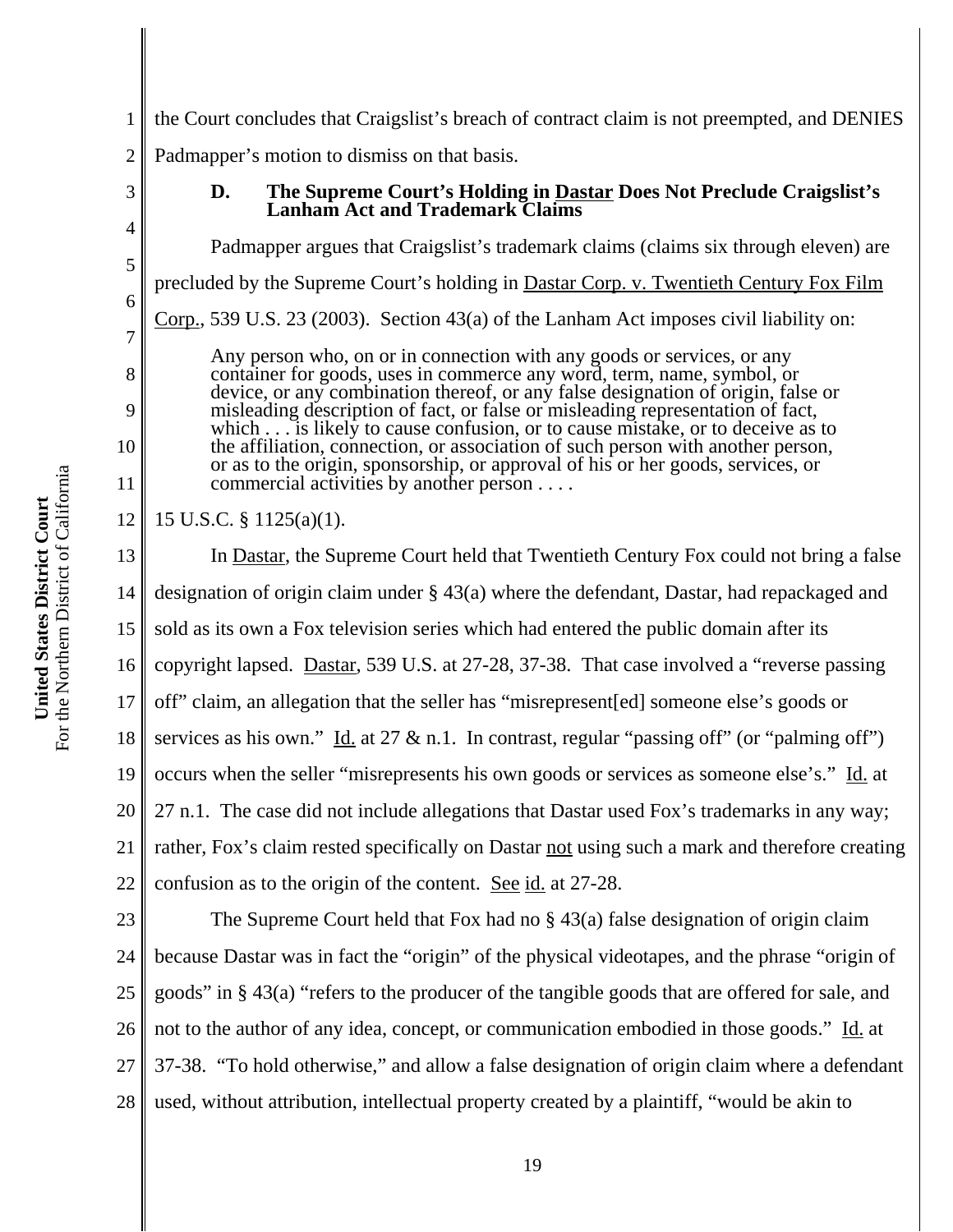1 2 finding that § 43(a) created a species of perpetual patent and copyright, which Congress may not do." Id. at 37 (citation omitted).

3 4 5 6 7 8 If Craigslist had sought to bring a "reverse passing off" false designation of origin claim—that Defendants violated the Lanham Act by presenting Craigslist's content as Defendant's own—such a claim would improperly overlap with the scope of copyright protection and would fail under Dastar. See id. Although Craigslist alleges in its copyright claims that Defendants improperly distributed Craigslist's content, see FAC ¶¶ 149-168, the Lanham Act claim rests on different allegations.

9 10 11 12 13 Craigslist alleges that Defendants used the "craigslist" mark to falsely pass off Defendants' products as being provided or endorsed by Craigslist. FAC ¶ 178. This sort of allegation–a regular "passing off" claim–does not raise the "perpetual patent and copyright" concerns that the Supreme Court identified in Dastar, see 539 U.S. at 37, because it relates to Defendants' content, not Craigslist's, see FAC ¶ 178.

14 15 16 17 18 The Copyright Act provides no recourse for Craigslist to prevent others from trading on Craigslist's name and mark, and thus does not overlap with the present Lanham Act claim. Cf. Sybersound Records, Inc. v. UAV Corp., 517 F.3d 1137, 1144 (9th Cir. 2008) (in light of Dastar, dismissing a Lanham Act claim based on alleged misrepresentation of licensing status "to avoid overlap between the Lanham and Copyright Acts").

19 20 21 22 23 24 25 Nor does the Supreme Court's holding that "goods" under the Lanham Act must be tangible, 539 U.S. at 37, preclude Lanham Act liability here, because Craigslist alleges a cognizable claim regarding "services or commercial activities." See 15 U.S.C. 1125(a)(1); FAC ¶ 178 ("Defendants' unauthorized use of the CRAIGSLIST mark . . . create[s] the false and misleading impression that Defendants' products or services are provided by craigslist . . . ." (emphasis added)). The Court therefore DENIES Padmapper's motion to dismiss Craigslist's Lanham Act claim.

26 27 28 Padmapper further argues that although "[t]here is scant case law expressly deciding whether **Dastar** applies to trademark infringement claims" under 15 U.S.C. § 1114, Dastar precludes Craigslist's infringement claims in this case. Padmapper Mot. at 9-10. This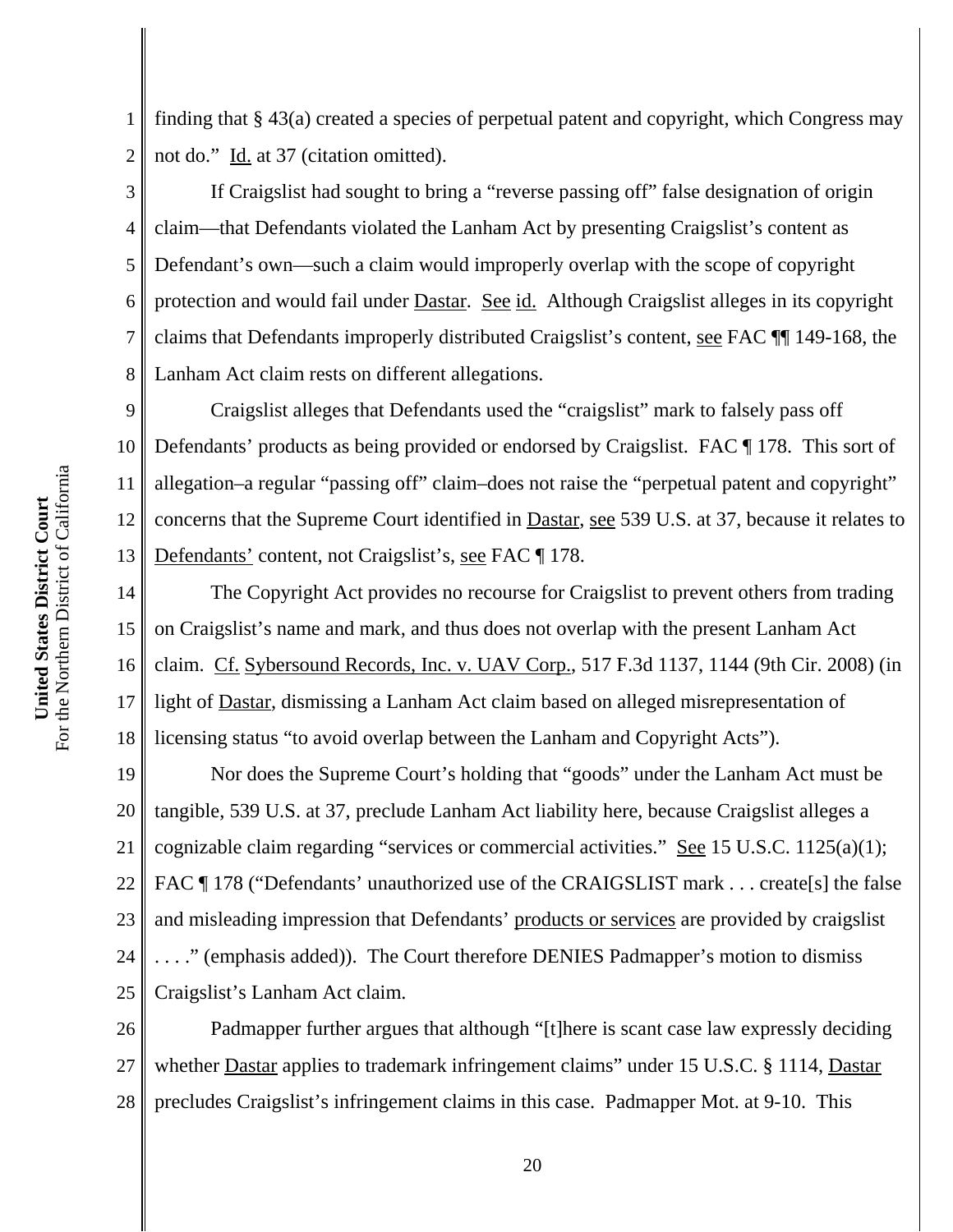1 2 3 argument would greatly extend Dastar beyond its holding, which was only that 15 U.S.C. § 1125(a) is not the appropriate vehicle to police allegations of unattributed plagiarism. See Dastar, 539 U.S. at 37-38.

4 5 6 7 8 9 10 11 12 13 14 15 16 Dastar did not undercut the Ninth Circuit's holding that "Congress created two separate statutory schemes to govern copyrights and trademarks; in order to effectuate the purposes of both statutes, damages may be awarded under both." Nintendo of Am. v. Dragon Pac. Int'l, 40 F.3d 1007, 1011 (9th Cir. 1994). In Nintendo, the Ninth Circuit affirmed an award of damages for both copyright and trademark infringement where the defendant sold video game cartridges including copyrighted Nintendo content and falsely represented that he was selling authorized Nintendo products. See id. at 1010-11. "Put together, selling the cartridges may have been one act, but it was two wrongs." Id. at 1011. The Ninth Circuit similarly upheld a preliminary injunction based on simultaneous and interrelated copyright, trademark, and unfair competition claims in Dr. Seuss Enterprises, L.P. v. Penguin Books USA, Inc., a case involving a book about the O.J. Simpson trial written in the style of Dr. Seuss's The Cat in the Hat. See generally 109 F.3d 1394 (9th Cir. 1997).

17 18 19 20 21 22 23 24 25 Even after Dastar, "a plaintiff may be awarded statutory damages under both the Copyright Act and the Lanham Act where the defendant's act simultaneously infringed the plaintiff's copyright and its trademark." Microsoft Corp. v. Nop, 549 F. Supp. 2d 1233, 1238 (E.D. Cal. 2008) (entering default judgment on simultaneous copyright and trademark claims, citing Nintendo, 40 F.3d at 1010-11); see also Bach v. Forever Living Prods. U.S., Inc., 473 F. Supp. 2d 1110, 1116-18 (W.D. Wash. 2007) (examining Dastar, Nintendo, and Dr. Seuss Enters., and holding that the author of Jonathan Livingston Seagull could bring both copyright and trademark claims against a company that used elements of the book without permission).

26 //

- 27 //
- 28 //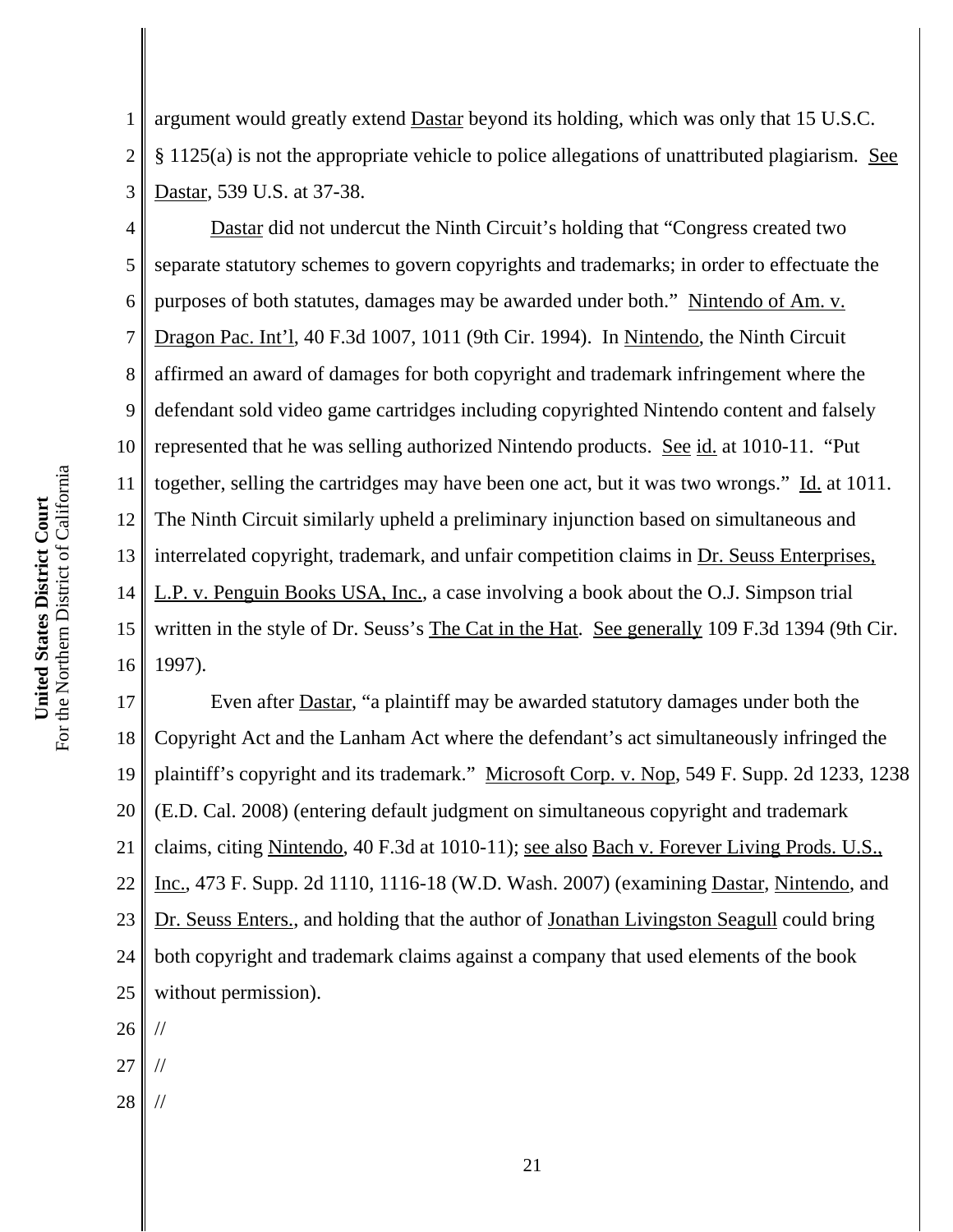1 2 3 4 5 Padmapper correctly observes that none of these cases explicitly<sup>17</sup> involved the alleged use of a trademark within the reproduction of allegedly copyrighted work. Padmapper Reply at 7. But Padmapper has not provided any authority holding that such claims are not permitted,<sup>18</sup> and it does not follow from Dastar that Padmapper is free to use Craigslist's trademark in an allegedly misleading way simply because the mark is contained in Craigslist's copyrighted (or copyrightable) work. Further, although Craigslist does allege trademark violations stemming from use of the "craigslist" mark within copyrighted content, see, e.g., FAC ¶¶ 70, 107, Craigslist also alleges unauthorized use of its mark in other contexts, e.g., id. ¶ 72 fig. 9 (a 3Taps image including the phrase "craigslist data, better than craigslist!"); id. ¶ 103 ("On July 9, 2012, PadMapper announced it was 'Bringing Craigslist Back' to the site.").

18 19 "This is not a case like Dastar . . . where the plaintiffs were attempting to use trademark law to prosecute plagiarism of their creative work." Bach, 473 F. Supp. at 1118. Craigslist alleges separate and distinct harms: that Defendants infringed Craigslist's copyright by using its content without permission, e.g., FAC ¶¶ 153-55, and that Defendants' use of the "craigslist" mark confused customers about Craigslist's relationship to Defendants and their products and diminished the value of the mark, e.g., FAC ¶¶ 107, 178, 187.The Court therefore DENIES Padmapper's motion to dismiss Craigslist's Lanham Act and trademark claims.

20

23

## **E. Craigslist's Trespass Claim Adequately Alleges Injury**

21 22 Padmapper moves to dismiss Craigslist's trespass claim on the grounds that it does not adequately allege injury. Under California common law, the tort of trespass to chattel

<sup>24</sup> 25 <sup>17</sup> Magistrate Judge Drozd's report in <u>Microsoft</u>, adopted by the court, did not make clear whether the marks at issue were included within the copyrighted content. See generally Microsoft, 549 F. Supp. 2d 1233.

<sup>26</sup> 27 28 <sup>18</sup> Padmapper cites Fractional Villas, Inc. v. Tahoe Clubhouse, No. 08cv1396-IEG-POR, 2009 WL 160932 (S.D. Cal. Jan. 22, 2009). Fractional Villas, like Dastar, involved a "reverse passing off claim" with no allegation that the defendants used the plaintiff's mark in any way. Id. at  $*3-4$ . Instead, the plaintiff argued only that the defendants used the plaintiff's content without attribution, thus creating confusion as to its origin. Id. The court's denial of the Lanham Act claim in Fractional Villas was a straightforward application of Dastar, and provides no guidance here. See id.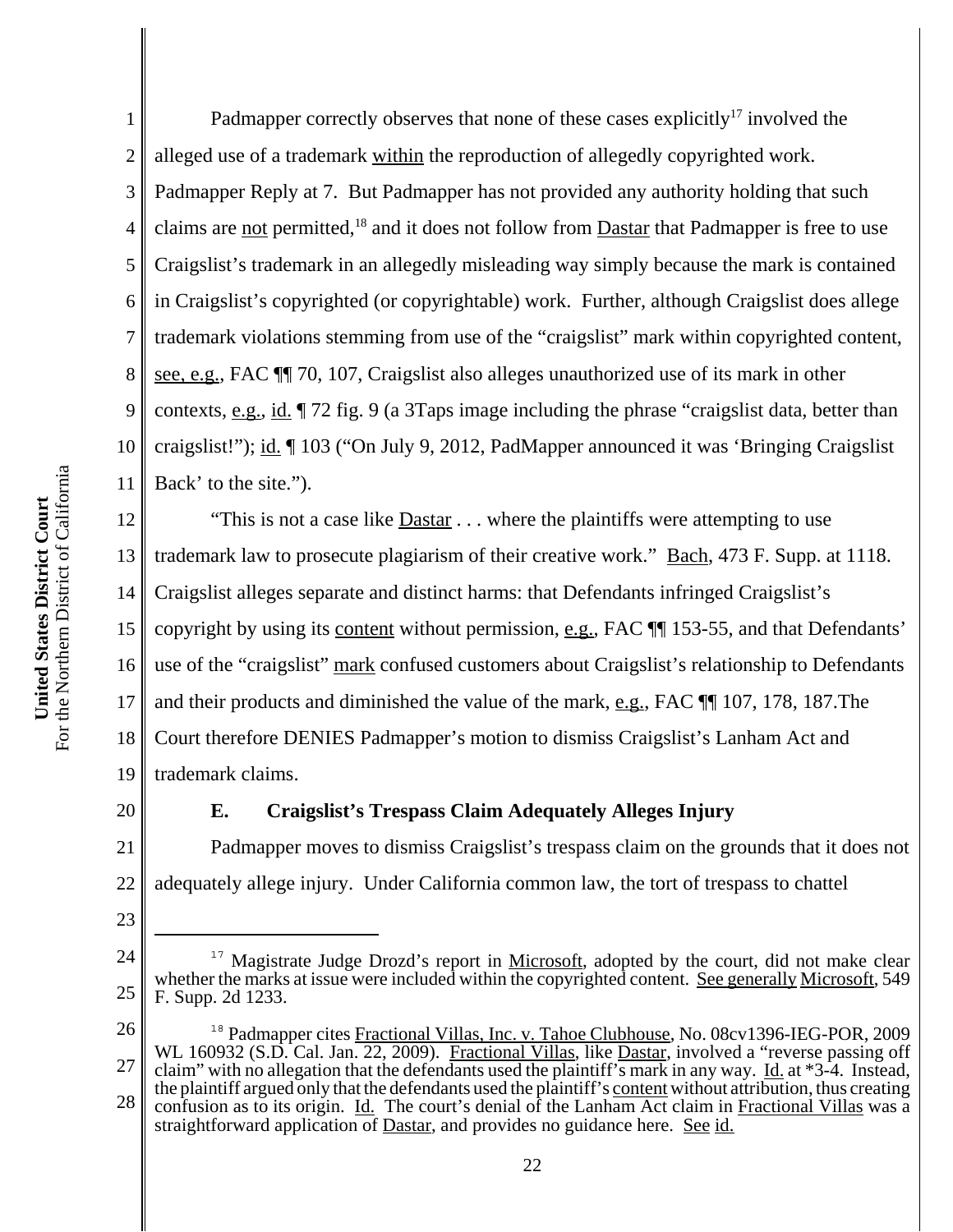1 2 3 4 5 6 7 8 9 10 11 12 encompasses unauthorized access to a computer system where "(1) defendant intentionally and without authorization interfered with plaintiff's possessory interest in the computer system; and (2) defendant's unauthorized use proximately resulted in damage to plaintiff." eBay, Inc. v. Bidder's Edge, Inc., 100 F. Supp. 2d 1058, 1069-70 (N.D. Cal. 2000); see also Intel Corp. v. Hamidi, 30 Cal. 4th 1342, 1354-55 (2003) (citing eBay as "the leading case"); Thrifty-Tel, Inc. v. Bezenek, 46 Cal. App. 4th 1559, 1566 & n.6 (1996) (among the first cases to apply this tort in an electronic context). For such a claim to lie, the defendant's access to the system must cause "actual damage," such as impairment as to the "condition, quality, or value" of the system or deprivation of its use "for a substantial time." Hamidi, 30 Cal. 4th at 1357 (citations omitted). "[T]he tort does not encompass . . . an electronic communication that neither damages the recipient computer system nor impairs its functioning."  $\underline{Id}$  at 1347.

13 14 15 16 17 18 19 20 Craigslist alleges that "Defendants' unauthorized interference, intermeddling, and access with [sic] craigslist, its website, computer systems, and its servers, among other harms, reduces craigslist's capacity to service its users because it occupies and uses craigslist's resources." FAC ¶ 121. Given the scope of Defendants' alleged use of Craigslist's website, it is plausible that such access could divert sufficient computing and communications resources to impair the website's and servers' functionality. See FAC ¶ 3 (alleging that one defendant "boasts that it mass copies tens of millions of postings from craigslist in 'real time'").

21 22 23 24 25 26 27 28 On the other hand, it is also possible that Defendant's actions caused no such impairment. See Hamidi, 30 Cal. 4th at 1360 (finding that after the defendant sent thousands of unsolicited email messages through Intel's email system, "[t]he system worked as designed, delivering the messages without any physical or functional harm or disruption"). Whether Defendants caused actual damage or impairment to Craigslist's computer systems is a question of fact more appropriate for summary judgment or trial than for a motion to dismiss. See Coupons, Inc. v. Stottlemire, No. CV 07-03457 HRL, 2008 WL 3245006, at \*6 (N.D. Cal. July 2, 2008) ("Although [a lack of significant injury] may be an appropriate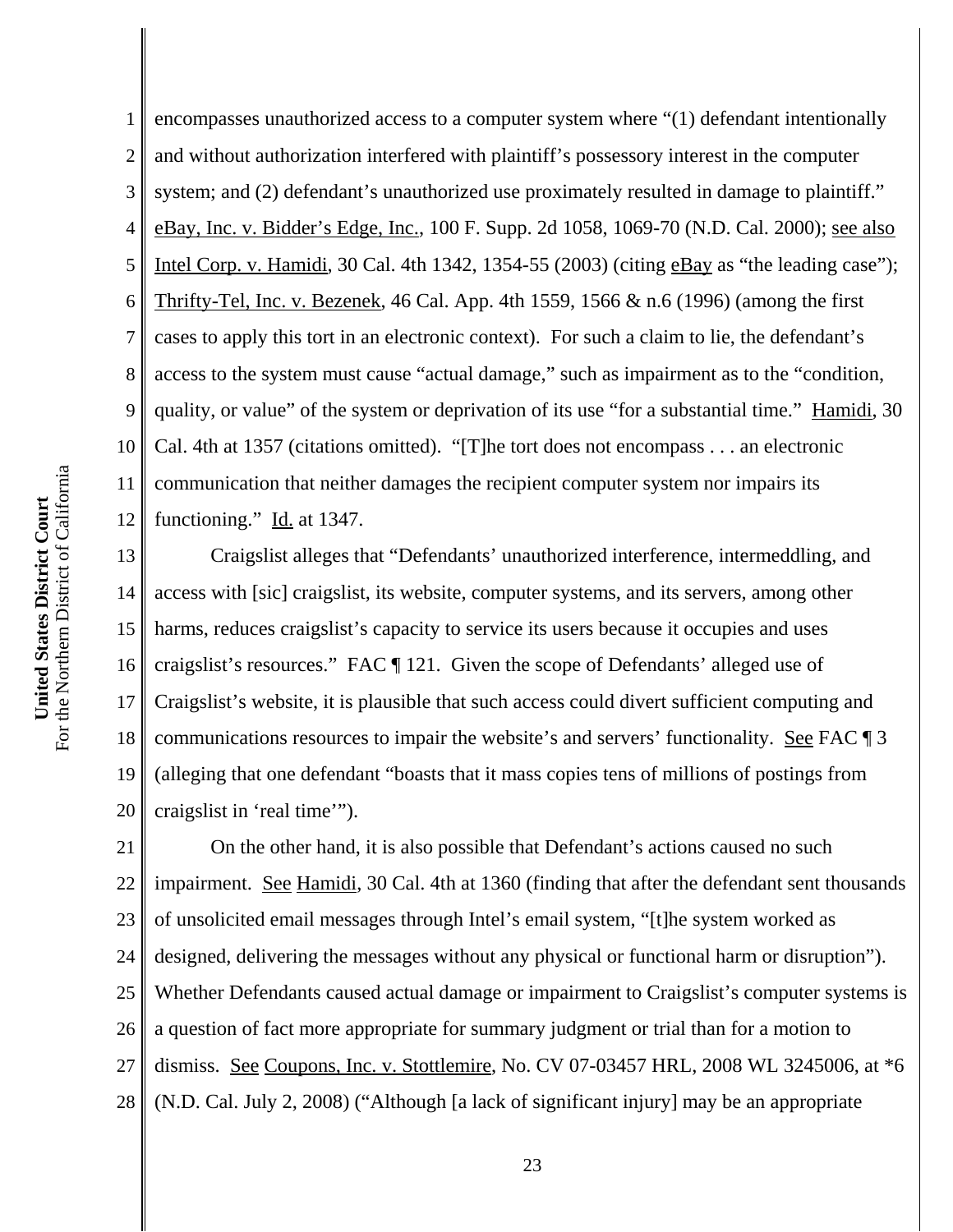15

1 2 3 argument once more facts have been established, it would be premature to dismiss the trespass to chattels claim at this time."); cf. Hamidi, 30 Cal. 4th at 1364 (considering the extent of injuries in the context of summary judgment rather than a motion to dismiss).

4 5 6 7 8 9 10 11 12 13 14 Padmapper points to district court orders dismissing electronic trespass claims where plaintiffs failed to allege more than de minimis injury as a result of unauthorized access to a mobile devices. Hernandez v. Path, Inc., No. 12-CV-01515 YGR, 2012 WL 5194120, at \*7- 8 (N.D. Cal. Oct. 19, 2012) (noting that the plaintiff alleged "depletion of 'two to three seconds of battery capacity"'); In re iPhone Application Litig., 844 F. Supp. 2d 1040, 1069 (N.D. Cal. 2012) (holding that the plaintiffs' allegations did "not plausibly establish a significant reduction in service constituting an interference with the intended functioning of the system"). Here, while Craigslist will need to support its claim of actual injury with evidence at summary judgment or trial, Craigslist's allegation of injury is sufficient for the purpose of Padmapper's Motion to Dismiss. See Coupons, Inc., 2008 WL 3245006, at \*6. The Court therefore DENIES Padmapper's motion to dismiss Craigslist's trespass claim.

### **F. Craigslist Does Not State a Claim of Civil Conspiracy**

16 17 18 19 Padmapper also moves to dismiss Craigslist's claims that Padmapper conspired with 3Taps to commit trespass, breach of contract, and misappropriation by unlawfully scraping ads from Craigslist and displaying the misappropriated ads on Padmapper's site. See FAC ¶¶ 123, 140, 147.

20 21 22 23 24 25 26 27 28 Under California law, conspiracy is a doctrine that "imposes liability on persons who, although not actually committing a tort themselves, share with the immediate tortfeasors a common plan or design in its perpetration." Applied Equip. Corp. v. Litton Saudia Arabia Ltd., 7 Cal. 4th 503, 510-11 (1994). Conspiracy has three elements: "(1) the formation and operation of the conspiracy, (2) wrongful conduct in furtherance of the conspiracy, and (3) damages arising from the wrongful conduct." Kidron v. Movie Acquisition Corp., 40 Cal. App. 4th 1571, 1581 (1995). The debate here concerns the first element, which breaks down into three sub-elements: (i) knowledge of wrongful activity, (ii) agreement to join in the wrongful activity, and (iii) intent to aid in the wrongful activity. Id. at 1583.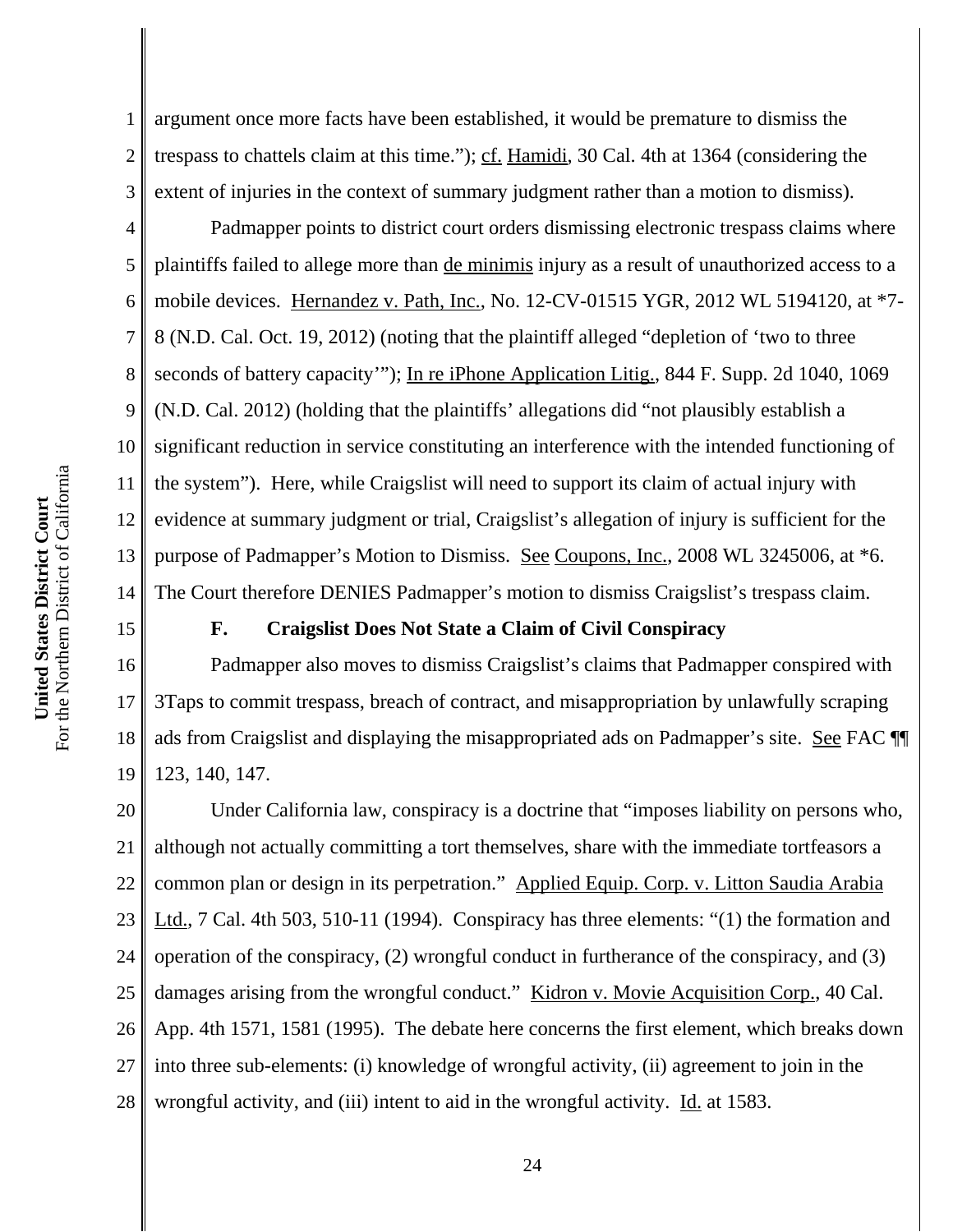1 2 3 4 5 6 7 8 9 Craigslist says it has alleged facts establishing that Padmapper (i) knew that scraping data was unlawful, <u>see id.</u>  $\P$  101-102; that Padmapper (ii) knowingly populated its site with misappropriated Craigslist content obtained from 3Taps, "establish[ing], at a minimum, tacit agreement in 3Taps' misdeeds," id.  $\P$  104-105; and that Padmapper (iii) intended to and did aid in the commission of the wrongful conduct, as reflected in Padmapper's display of the misappropriated data on its website, which "inventivize[d] the scraping of craigslist's content–because it gave Defendants an online forum for their stolen ads–[and] it helped to advertise and seemingly legitimize Defendants' stolen craigslist content to others." Opp'n at 14-15.

10 11 12 13 14 15 16 Craigslist's allegations, even if true, do not establish that Padmapper intended to aid in the alleged wrongdoing. Craigslist has essentially alleged a buyer-seller relationship between Padmapper and 3Taps, and conspiracy law has long recognized that such a relationship does not, without more, establish the parties' intent to aid each other in some other objective, however illicit the goods involved in buyer-seller transaction. E.g., United States v. Gee, 226 F.3d 885, 893-94 (7th Cir. 2000) (criminal drug conspiracy); United States v. Lennick, 18 F.3d 814, 818-19 (9th Cir. 1994) (same).

17 18 19 20 21 22 23 That Padmapper had an incentive to use the inappropriately obtained information, or that 3Taps would not itself have committed the acts without a market for the resulting information, does not plausibly suggest that Padmapper ever intended to assist 3Taps in the alleged wrongful conduct required to obtain the information in the first place. See Benson v. JPMorgan Chase Bank, N.A., No. C-09-5272-EMC, 2010 WL 1526394 (N.D. Cal. Apr. 15, 2010) (bank's financial incentive to accept deposits from ponzi scheme promoters did not establish intent to aid the promoters).

24 25 Accordingly, the Court GRANTS Padmapper's Motion to Dismiss the claims against it premised on civil conspiracy.

26

## **G. Bifurcation of Counterclaims and Stay of Discovery**

27 28 Craigslist moves to bifurcate Defendants' antitrust counterclaim and stay discovery until the resolution of Craigslist's claims. See generally Mot. to Bifurcate. A trial court has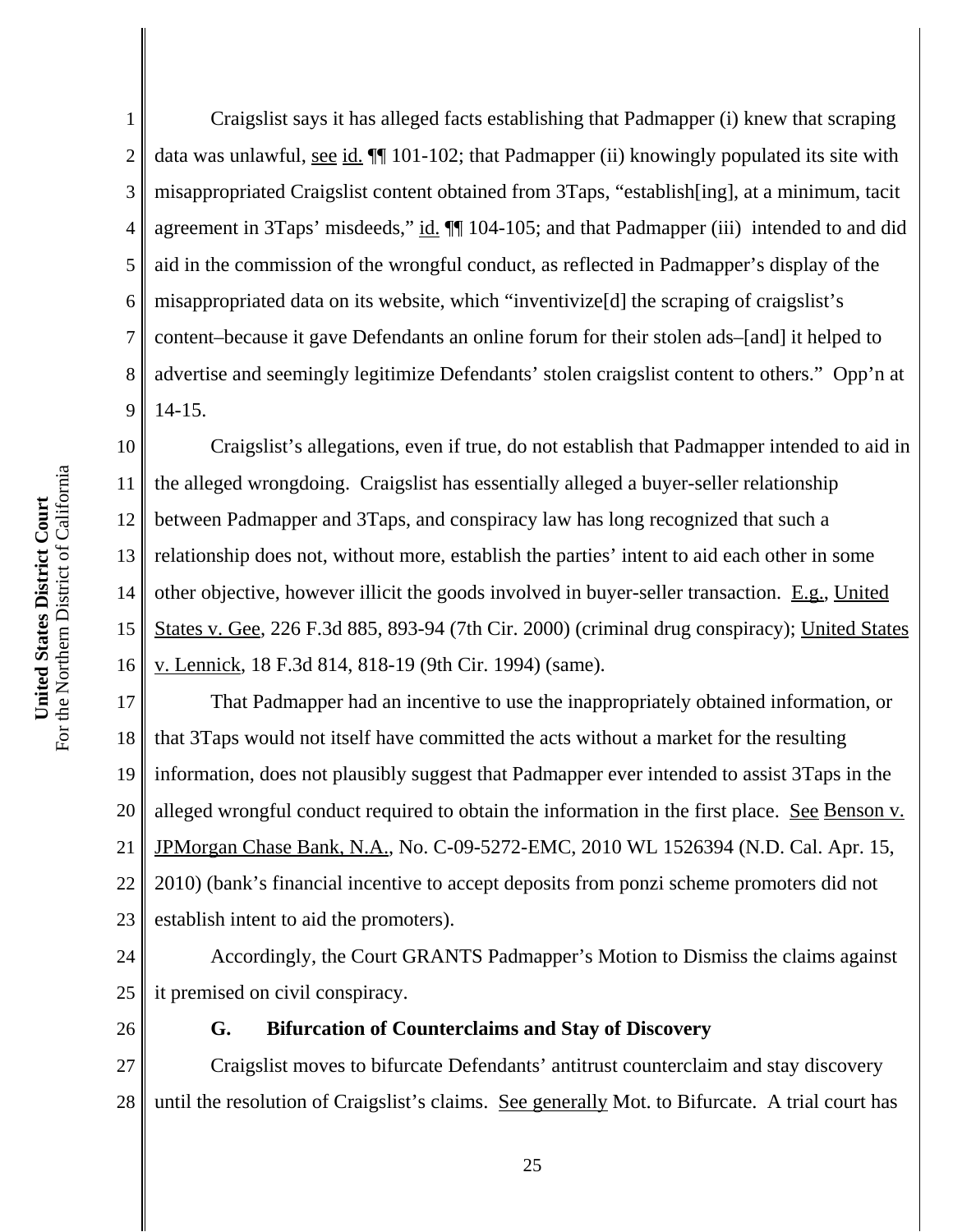1 2 3 4 discretion whether to bifurcate a trial. Fed. R. Civ. P. 42(b); Danjaq LLC v. Sony Corp., 263 F.3d 942, 961 (9th Cir. 2001). One permissible reason to bifurcate is to defer costly discovery on one issue until another potentially dispositive issue has been resolved. Ellingson Timber Co. v. Great N. Ry. Co., 424 F.2d 497, 499 (9th Cir. 1970).

5 6 7 8 9 10 11 12 The parties disagree as to whether the counterclaims would be moot if Craigslist prevails on its claims against Defendants. See Mot. at 4-6; 3Taps Opp'n (dkt. 67) at 5-9; Padmapper Opp'n (dkt. 66) at 7-9. Craigslist argues that the counterclaims are discrete and complex. See Mot. at 6 (citing Triad Sys. Corp. v. Se. Express. Co., 64 F.3d 1330, 1338 (9th Cir. 1995) (affirming bifurcation of copyright claims and antitrust counterclaims)). Craigslist also notes that the high cost of antitrust discovery is well established. See id. (citing Twombly, 550 U.S. at 558-59 (noting "the unusually high cost of discovery in antitrust cases")).

13 14 15 16 17 18 Defendants argue that a premature decision to bifurcate would preclude any chance of holding a single trial on all claims, and unnecessarily holding two jury trials would be a waste of judicial resources. Padmapper Opp'n at 10; 3Taps Opp'n at 13. They further argue that a delay in discovery could result in the loss of evidence, and that many issues overlap, such that bifurcation would result in many of the same witnesses being deposed twice. See Padmapper Opp'n at 6-7; 3Taps Opp'n at 10-13.

19 20 21 22 23 24 The Court concludes that the likelihood of streamlining discovery for and adjudication of the antitrust counterclaims based on the outcome of Craigslist's claims–even if those counterclaims must ultimately proceed–warrants bifurcation. The Court GRANTS the motion to bifurcate, and STAYS discovery on the counterclaims (and any of Craigslist's overlapping affirmative defenses). The Court is prepared to address this issue again once summary judgment motions have been adjudicated.

25

# **IV. CONCLUSION**

26 27 28 For the foregoing reasons, the Court GRANTS the motions to dismiss in part, dismissing only the subset of copyright claims described above, as well as the claims against Padmapper premised on civil conspiracy. The Court DENIES the motions to dismiss all